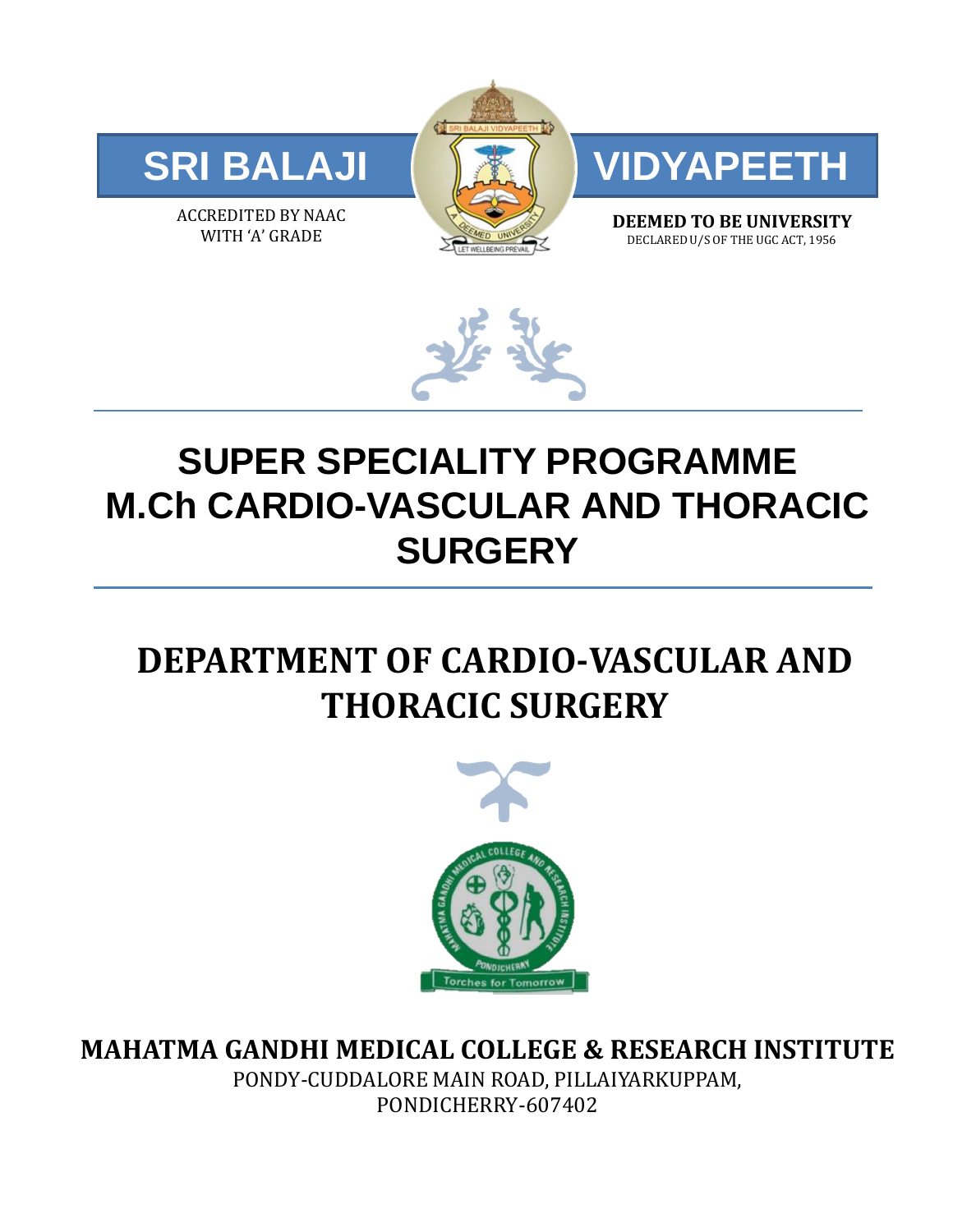## **CONTENT**

| C. Practical, Clinical and Laboratory experience to be |
|--------------------------------------------------------|
|                                                        |
| D. Recommendations of Texts and Journals33             |
| E. Describe the structure and role of academic program |
|                                                        |
|                                                        |
|                                                        |
|                                                        |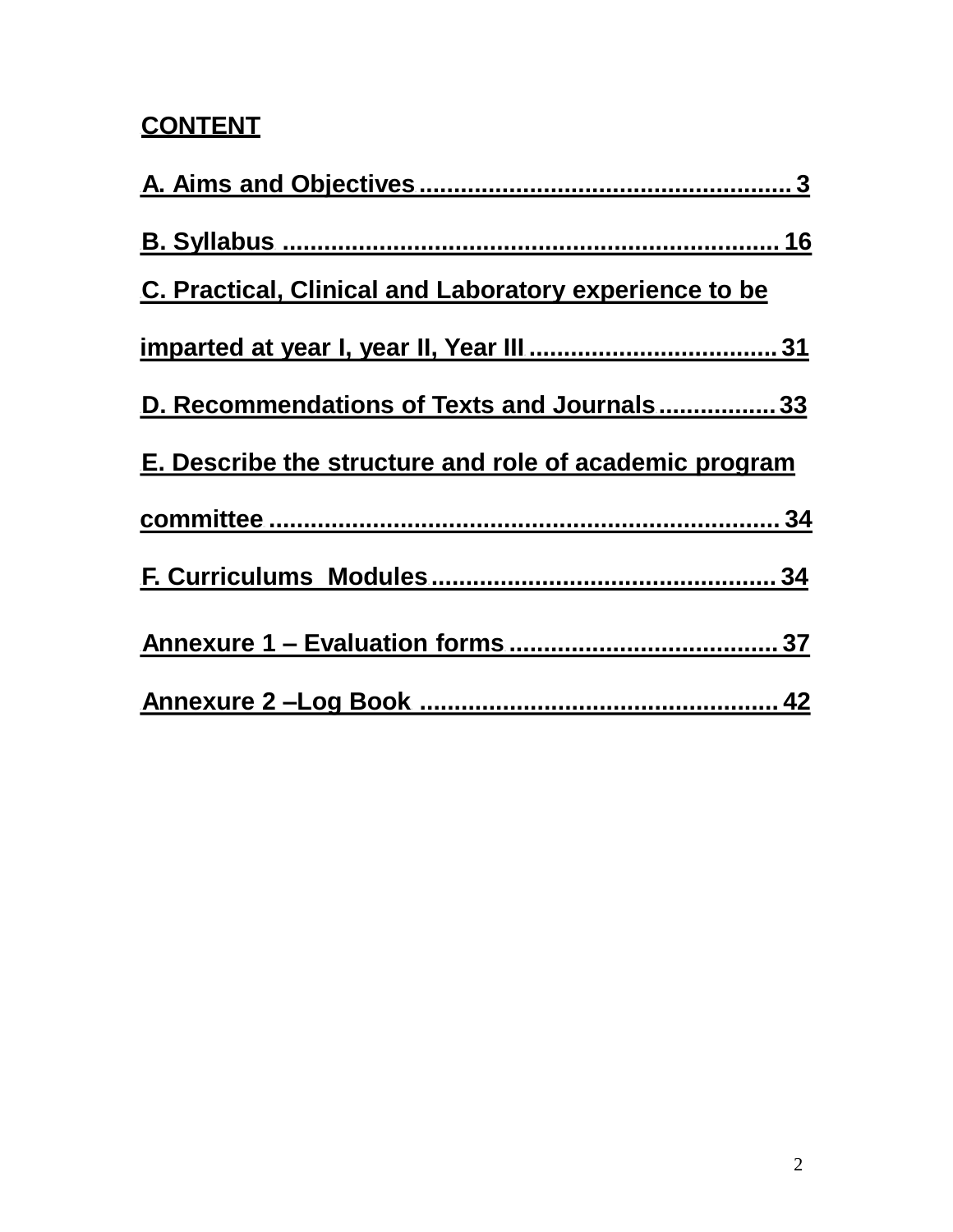### 0B **A. Aims and Objectives**

#### **Overview:**

The institute offers 3-year course for obtaining degree in Mch Cardio-Vascular & Thoracic surgery**.**

#### <sup>U</sup>**Eligibility**U**:**

Candidates should meet the following requirements to be eligible to apply for the course

| 1) Indian Citizen                                                                                 |
|---------------------------------------------------------------------------------------------------|
| 2) Must have the following degrees from Indian Medical Council recognized universities            |
| a) M.B; B.S with valid registration to any accredited medical council                             |
| b) M.S General Surgery or Diplomate of National Board in General Surgery                          |
| 3) Age below 35 yrs on the date of examination                                                    |
| 4) Should not have more than 2 attempts to pass any examination, and the total number of attempts |
| overall (including all examination) should not be 3                                               |
| 5) Should not have any registered or pending criminal cases against him or her                    |

### <sup>U</sup>**Goal:**

The programme aims to provide sound knowledge in Pre operative evaluation, and postoperative management of patients having of cardiovascular and Thoracic diseases requiring surgery. In addition candidates will receive graded and supervised operative experience so that they are trained to become competent Cardio-Vascular and Thoracic surgeons.

#### 28BU**Duties and responsibilities**

<span id="page-2-0"></span>During the training period, the trainee shall work as a full time resident under the head of the division. He shall take part in all activities of the department including participation in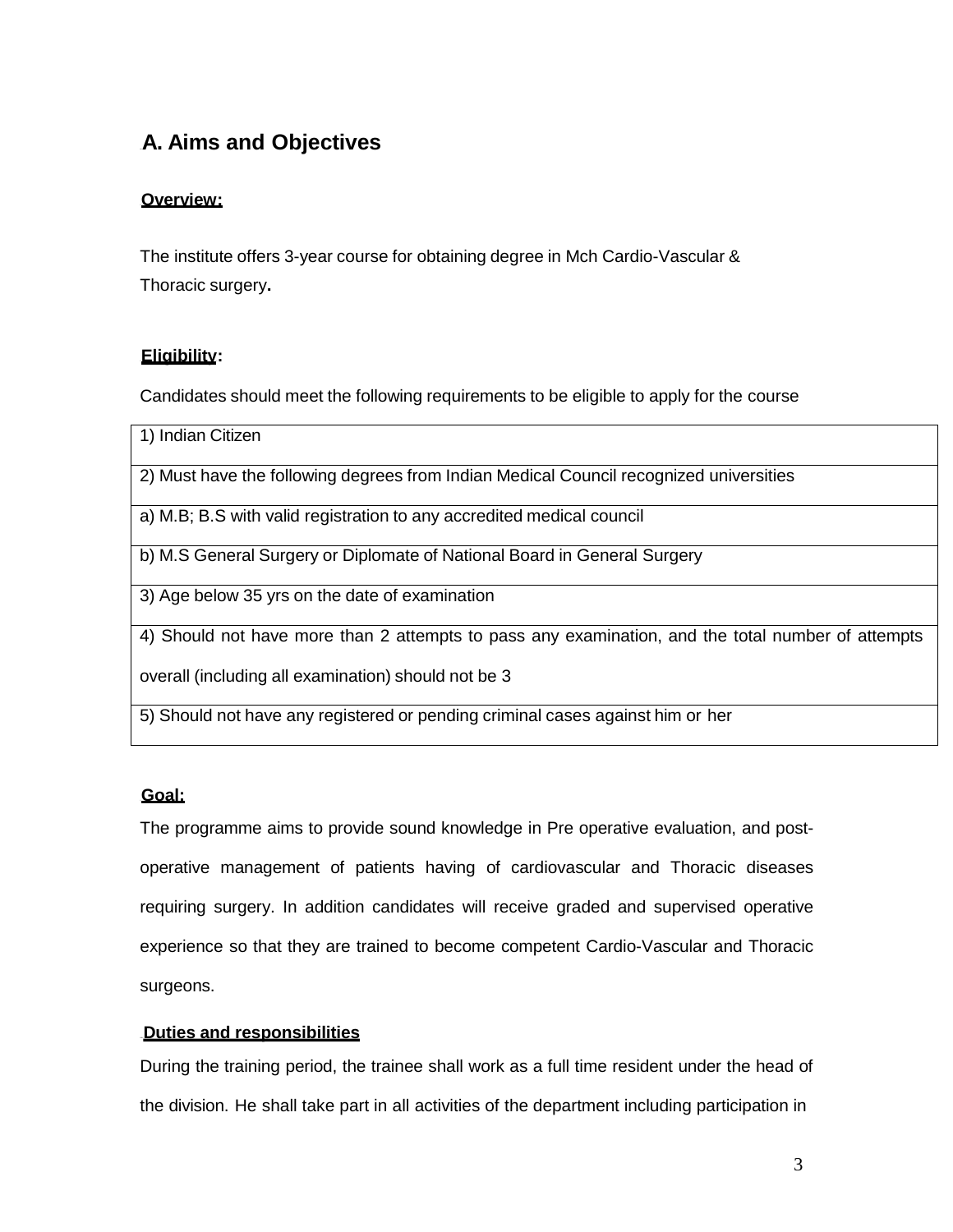seminars, conferences, teaching assignment, operating sessions, experimental surgery and other duties that may be assigned to him.

#### **Programme Objectives**

The purpose of training programmes in the specialty of CVTS is to produce competent individuals, who are able to meet the health care needs of the Society in Relation to Cardio vascular & Thoracic diseases.

#### Specific objectives of the programme

- 1. To train to perform elective and emergent Cardiovascular & Thoracic surgery procedures
- 2. To have scientific approach to Cardio vascular & Thoracic illness to be able to decide on optimal therapeutic strategy ranging from the risk factor modifications, medical interventional and surgical options appropriately
- 3. To be able to develop interdisciplinary partnership with, Cardiologist, Cardiac anesthetist, Pulmonologist, Radiologist, Pediatrician, General physician etc.

### <sup>U</sup>**SPECIFIC LEARNING OBJECTIVES:**

### **Postgraduate training-Theoretical training, practical and clinical training**

- i. To develop knowledge levels and to hone skills to handle elective and emergent problems in the field of Cardiovascular & Thoracic surgery.
- ii. To expose and train individuals to plan and operate on Cardiovascular & Thoracic surgery procedures
- iii. To provide of equip skills to diagnose, plan, treat and to follow-up Cardiovascular & Thoracic surgery patients.
- iv. To update recent knowledge and to keep in pace with rapid advances in the progress of techniques.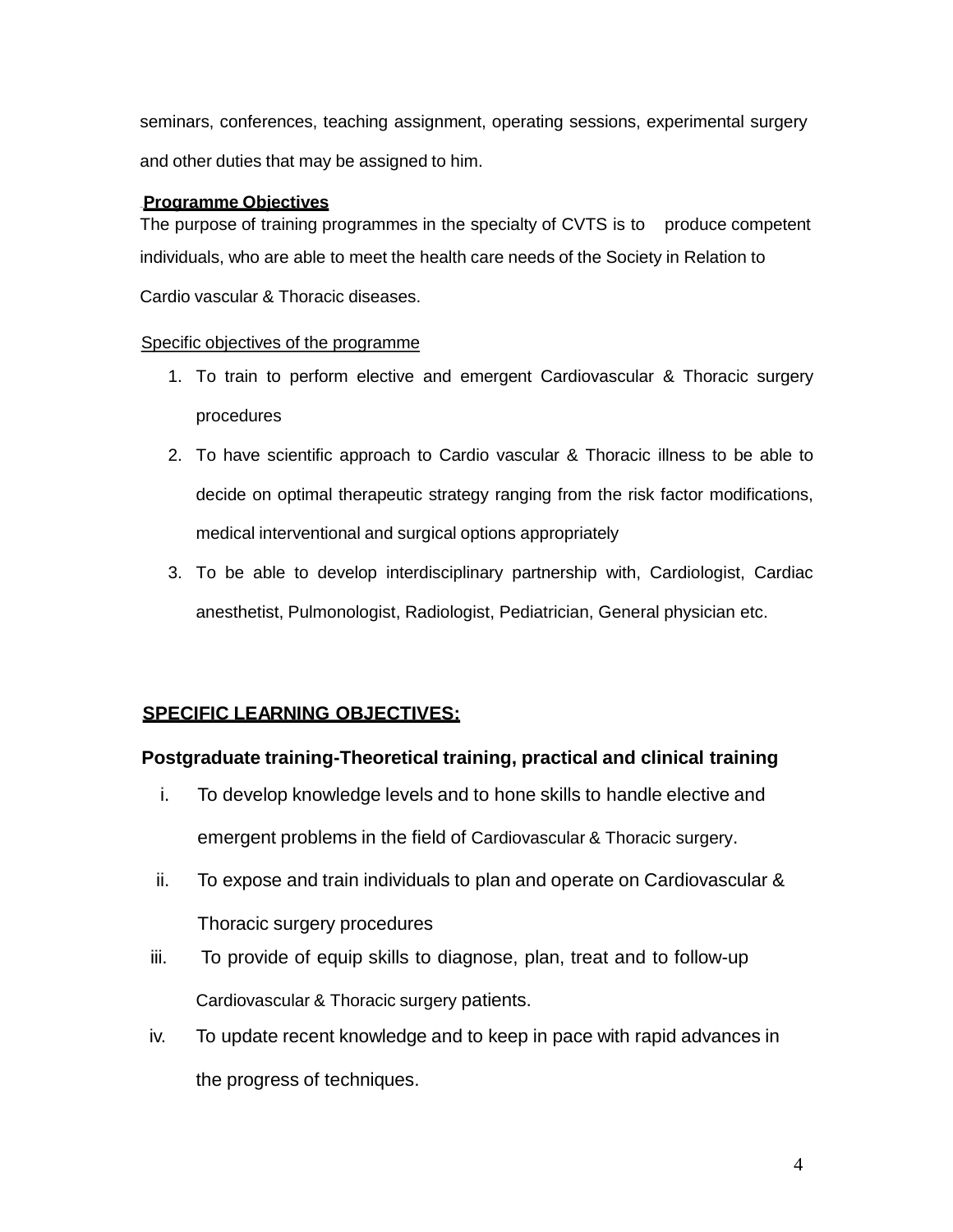- v. To sensitize the trainee to newer learning methods and research tools & to encourage clinical research.
- vi. To publish Papers in indexed journals e.g., Article, short papers, short case reports, clinical reviews, research papers during the training period.

### <sup>U</sup>**THEORITICAL TRAINING:**

- To impart training in theory and practices in Cardiovascular & Thoracic surgery.
- To conduct monthly audit.
- To take part in departmental academic programme and interactive sessions.

### <sup>U</sup>**PRACTICAL TRAINING:**

- To expose the trainee to diagnose and work-up outpatient cases.
- To plan and prepare inpatient for major surgical procedures.
- To conduct interactive ward rounds and to assess the trainee with regard to clinical skills.
- Objective in the operating room is to infuse confidence and impart surgical skills in a graded manner.
- The first year candidate would be exposed to operate on minor surgical procedures.
- The second and third year candidates would be trained to assist critical procedure and finally to independently operate major procedure under supervision faculty.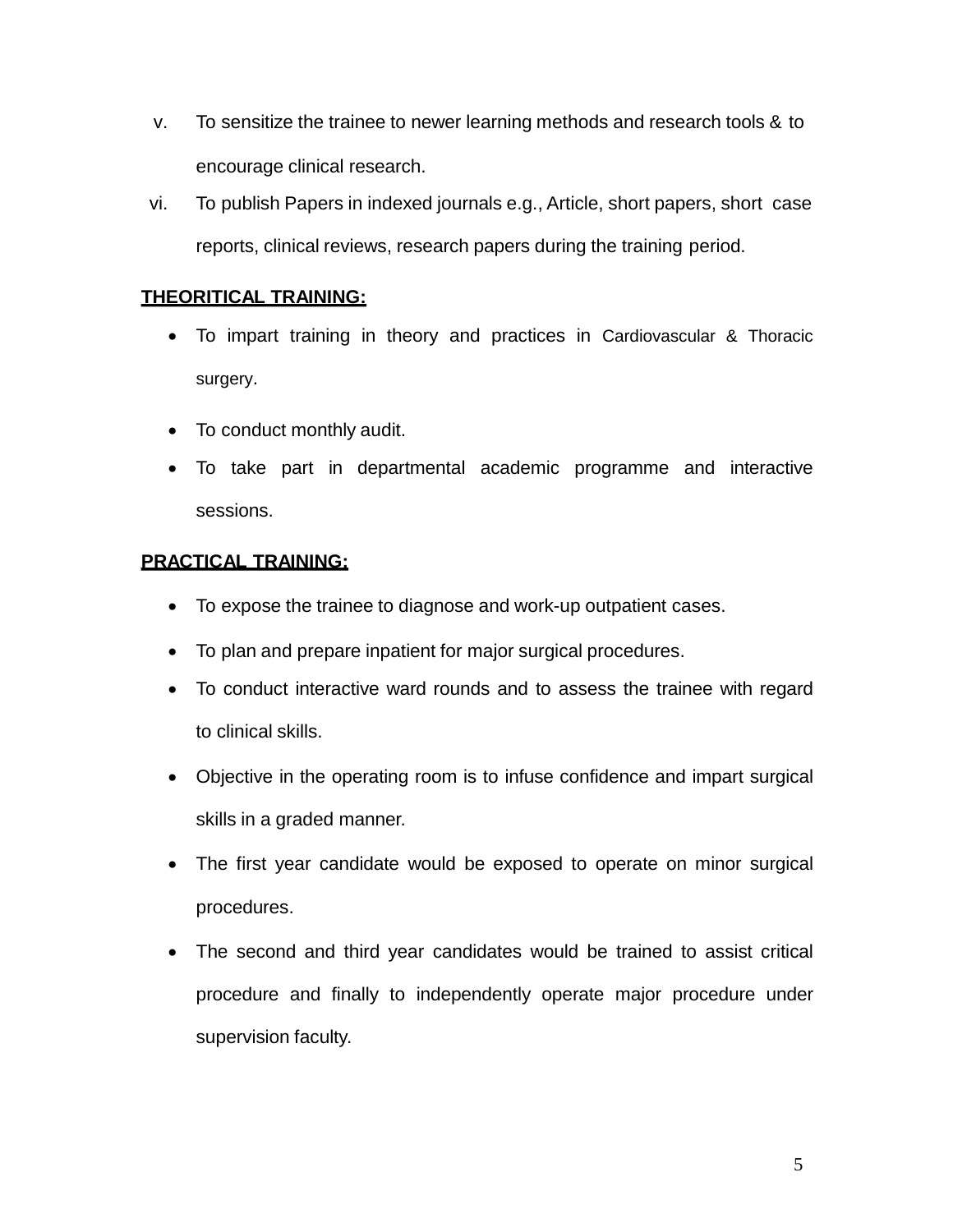### <sup>U</sup>**Competence expected at end of training**

| Professionalism | Demonstrate a commitment to their patients,                       |
|-----------------|-------------------------------------------------------------------|
|                 | profession, and community                                         |
|                 |                                                                   |
|                 | Consistently apply ethical principles                             |
|                 | Is accountable for their own decisions and                        |
|                 | actions                                                           |
|                 | Maintain appropriate relations with patients                      |
|                 | Recognize medico-legal issues                                     |
|                 |                                                                   |
|                 | Identify ethical expectations that impinge on the                 |
|                 | most common medico-legal issues                                   |
|                 | Recognise the principles and limits of patient<br>$\bullet$       |
|                 | confidentiality                                                   |
|                 | Apply appropriate national / state regulations<br>$\bullet$       |
|                 | <b>Demonstrate</b><br>commitment<br>their<br>patients,<br>a<br>to |
|                 | profession, and community through participation in                |
|                 | profession-led regulation                                         |
|                 | Employ a critically reflective approach to their                  |
|                 | practice                                                          |
|                 | Acknowledge and learn from mistakes                               |
|                 | Participate in peer review                                        |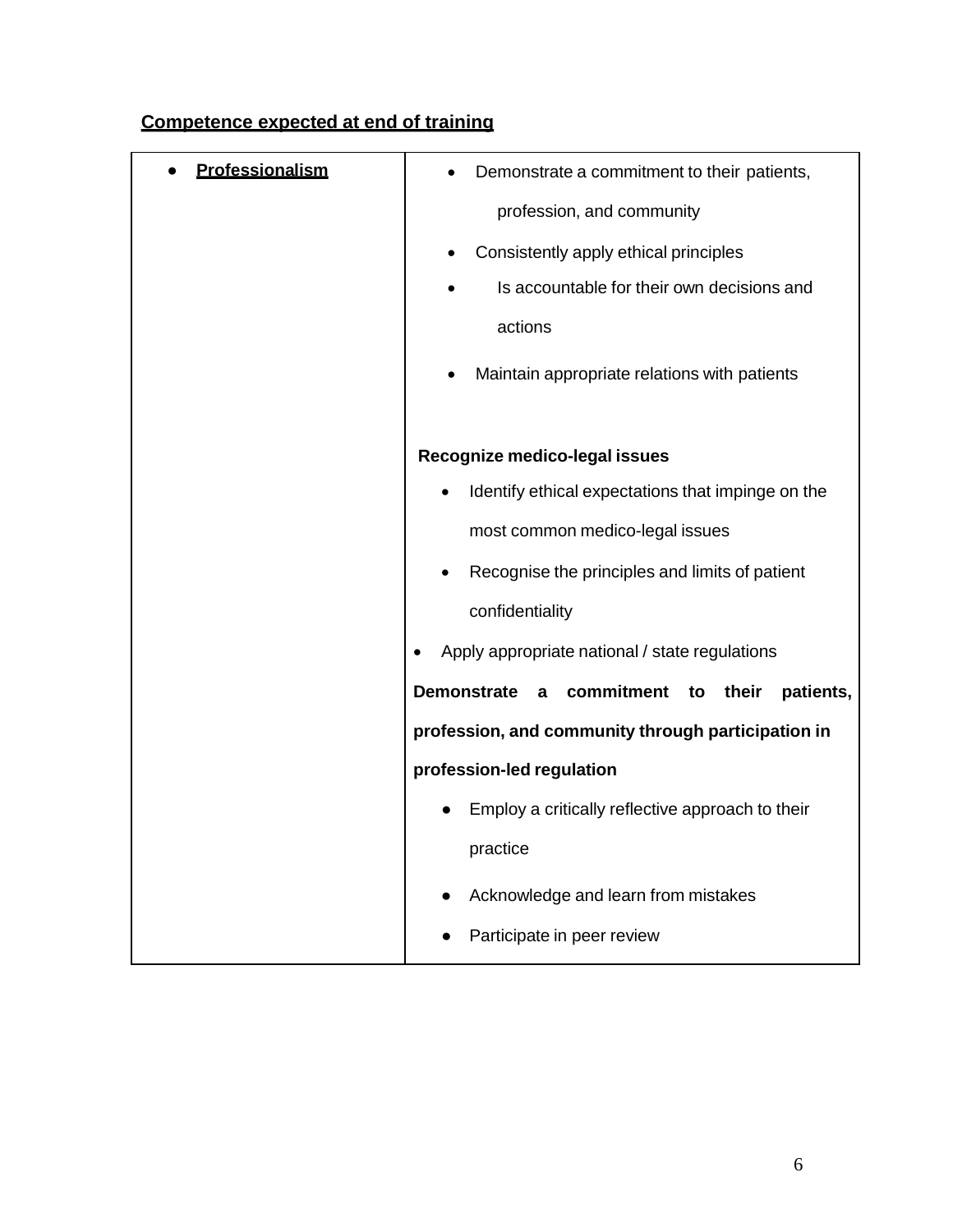| <b>Scholar / Teacher</b> | Access and interpret relevant evidence                             |
|--------------------------|--------------------------------------------------------------------|
|                          | Integrate new learning into practice                               |
|                          | <b>Critically</b><br>evaluate<br>medical information<br>and<br>its |
|                          | apply<br>appropriately<br>sources, and<br>practice<br>to           |
|                          | decisions                                                          |
|                          | Draw on different kinds of knowledge in order to                   |
|                          | weigh up patients' problems in terms of context,                   |
|                          | issues, needs and consequences                                     |
|                          | Describe the principles of critical appraisal                      |
|                          | Critically appraise new trends in surgery Facilitate               |
|                          | the learning of patients, families, trainees, other                |
|                          | health professionals, and the community                            |
|                          | Collaboratively identify the learning needs and                    |
|                          | desired learning outcomes of others                                |
|                          | Describe principles of learning relevant to medical                |
|                          | education                                                          |
|                          | Provide effective feedback                                         |
|                          | Contribute to the development,<br>dissemination                    |
|                          | application,<br>translation<br>and<br>medical<br><b>of</b><br>new  |
|                          | knowledge and practices                                            |
|                          | Select and apply appropriate methods to address                    |
|                          | a research question                                                |
|                          | Describe the principles of research ethics                         |
|                          | Conduct a systematic search for evidence                           |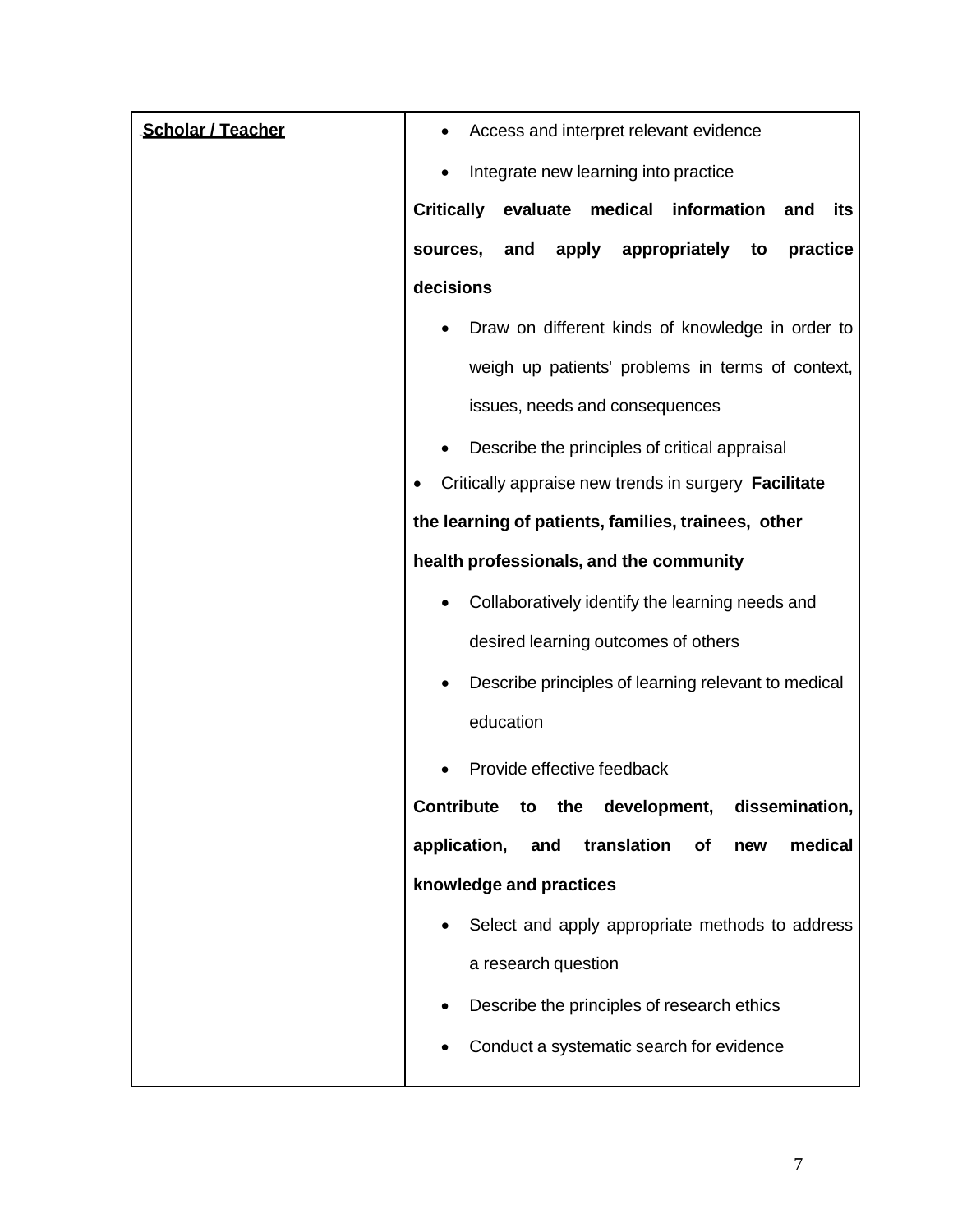| <b>Health Advocacy</b> | Respond to individual patient health needs             |
|------------------------|--------------------------------------------------------|
|                        | Identify the health needs of an individual             |
|                        | patient                                                |
|                        |                                                        |
|                        | Promote health maintenance of patients                 |
|                        | Advise patients (and their families) on ways to        |
|                        | maintain and/or improve their health                   |
|                        | Respond to the health needs of the community           |
|                        | Describe the health needs in the practice              |
|                        | communities that they serve                            |
|                        | Identify opportunities for advocacy and health<br>٠    |
|                        | promotion and respond appropriately                    |
|                        | Identify the determinants of health<br>the<br>in<br>٠  |
|                        | populations including barriers to access to care       |
|                        | and resources                                          |
|                        | Promote health maintenance of colleagues               |
|                        | Describe the ethical and professional<br>issues        |
|                        | inherent to working in teams                           |
|                        | Look after their own health                            |
|                        | Take responsibility to ensure that when they are       |
|                        | on duty, or on call, that they are at optimal level of |
|                        | performance                                            |
|                        | Advocate for improvements in health care               |
|                        | Identify points of influence in the health care        |
|                        | system and its structures                              |
|                        | Describe the role of the medical profession in<br>٠    |
|                        | advocating collectively for health and patient         |
|                        |                                                        |
|                        | safety                                                 |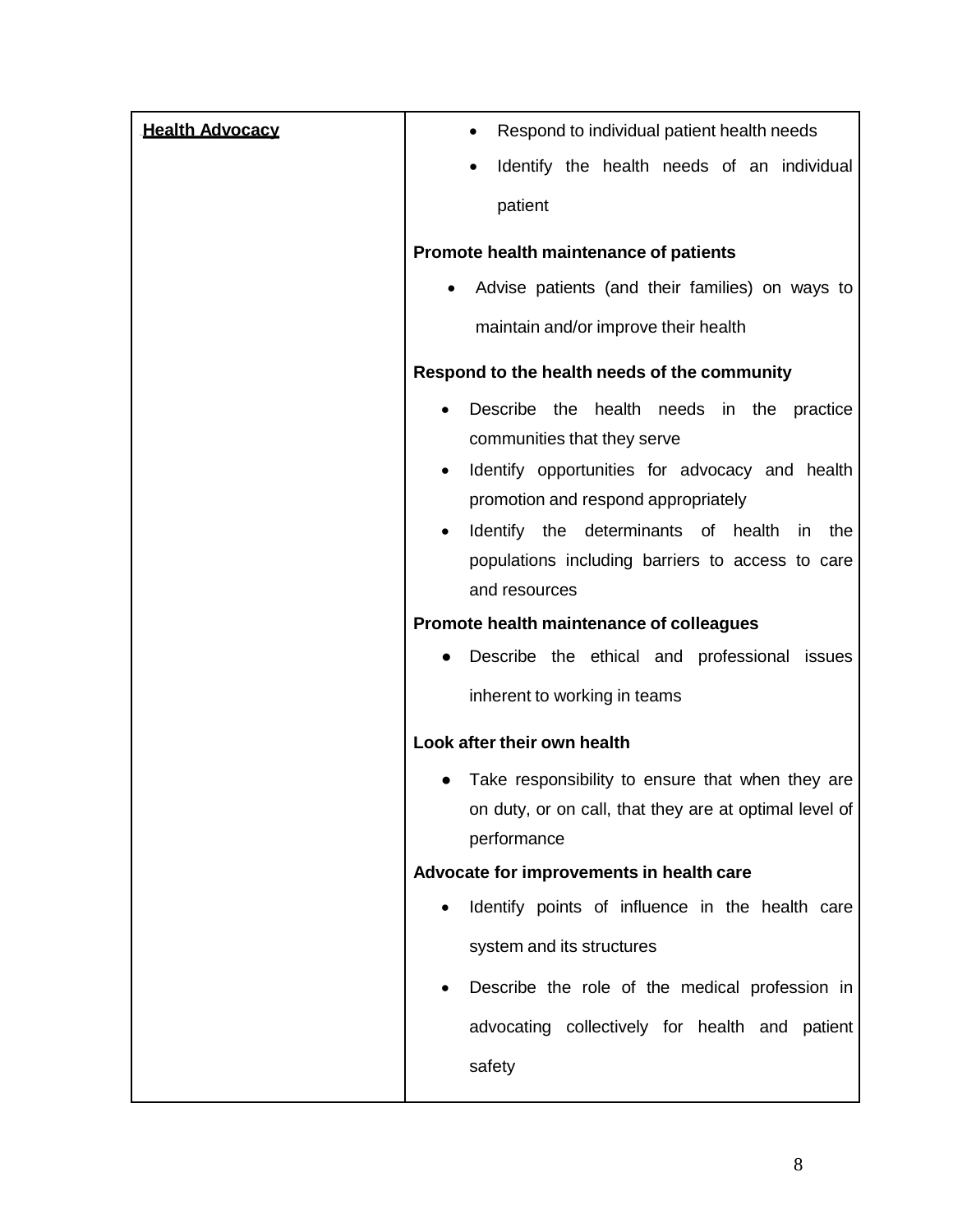| <b>Management and Leadership</b> | Manage and lead clinical teams                              |
|----------------------------------|-------------------------------------------------------------|
|                                  | Is respectful of the different kinds of knowledge           |
|                                  | and expertise which contribute to the effective             |
|                                  | functioning of a clinical team                              |
|                                  | Communicate with and co-ordinate surgical teams             |
|                                  | to achieve an optimal surgical environment                  |
|                                  | Manage their practice and career effectively                |
|                                  | Use time management skills appropriately                    |
|                                  | Maintain accurate and up-to-date patient records            |
|                                  | Serve in administration and leadership roles, as            |
|                                  | appropriate                                                 |
|                                  | Chair or participate effectively in monthly audit           |
|                                  |                                                             |
| Collaboration                    | collaboration<br><b>Work</b><br>with<br>of<br>in<br>members |
|                                  | interdisciplinary teams where appropriate                   |
|                                  | Collaborate with other professionals in the<br>٠            |
|                                  | selection<br>use of<br>various<br>and<br>of<br>types        |
|                                  | treatments<br>weighing<br>assessing<br>the<br>and           |
|                                  | indications and contraindications associated                |
|                                  | with each type                                              |
|                                  | Effectively work with other health professionals            |
|                                  | to minimise interprofessional<br>conflict and               |
|                                  | maximise patient care                                       |
|                                  | Demonstrate a respectful attitude towards                   |
|                                  |                                                             |
|                                  | other colleagues and members of                             |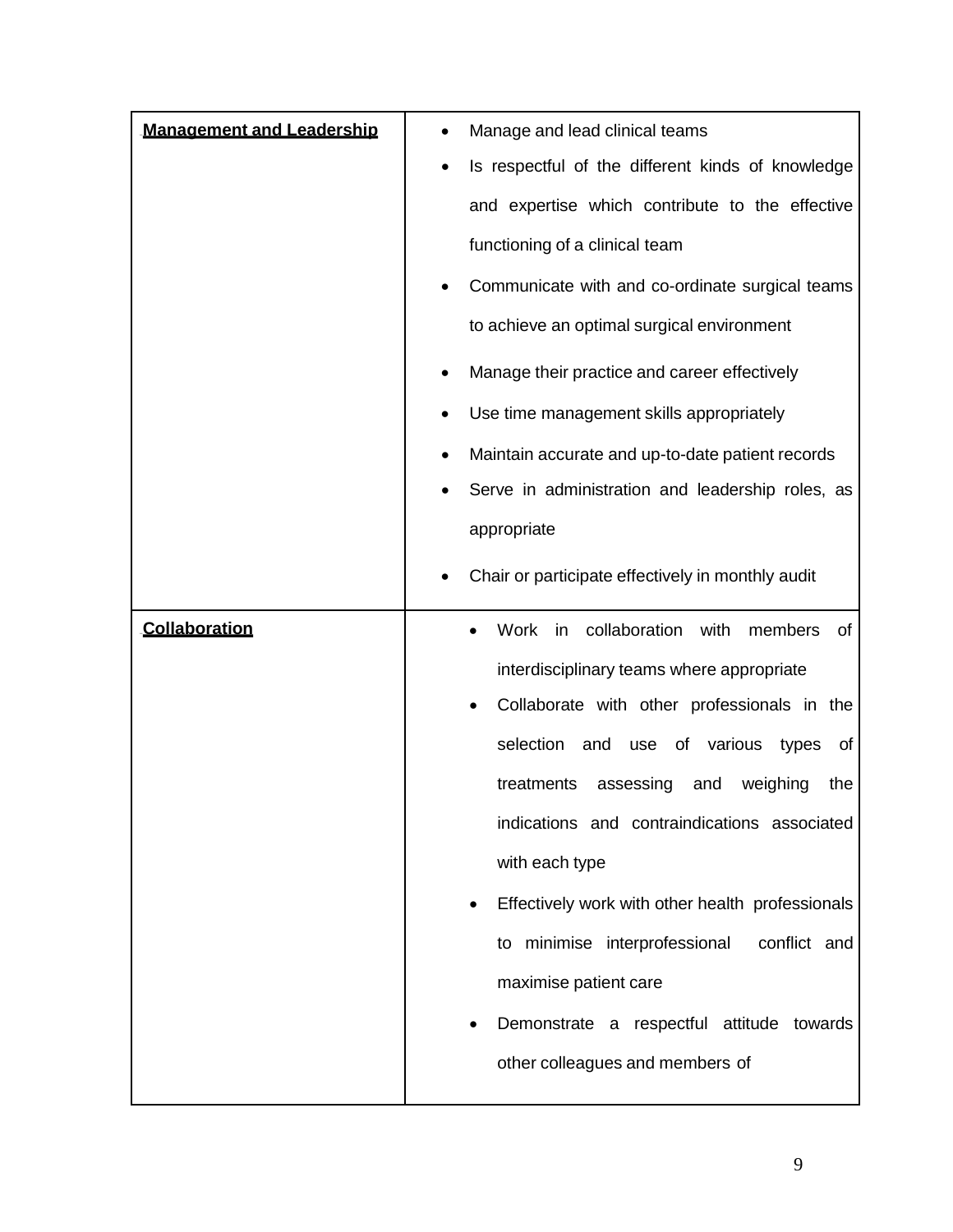| interprofessional teams                                      |
|--------------------------------------------------------------|
| Develop a care plan for a patient<br><i>in</i><br>$\bullet$  |
| collaboration<br>with<br>members<br>of<br>an                 |
| interdisciplinary team                                       |
| Recognise the need to refer patients to other<br>$\bullet$   |
| professionals                                                |
| Initiate the resolution of misunderstandings or<br>$\bullet$ |
| disputes                                                     |
|                                                              |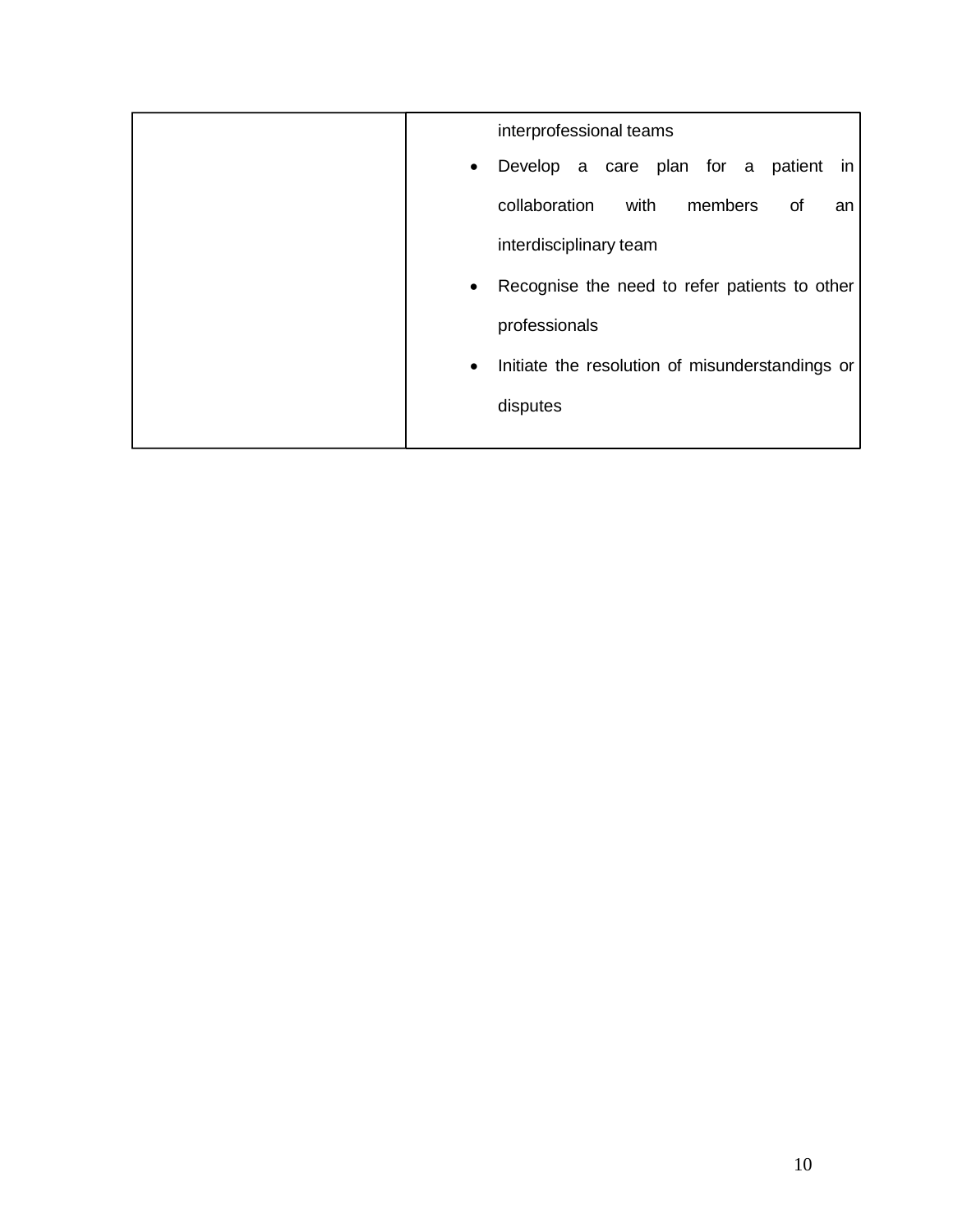| Communication | Develop rapport, trust and ethical therapeutic               |
|---------------|--------------------------------------------------------------|
|               | relationships with patients and families                     |
|               | Establish positive therapeutic relationships with            |
|               | patients and their families                                  |
|               | Respect patients confidentiality,<br>privacy<br>and          |
|               | autonomy                                                     |
|               | Respect patient diversity and difference (including          |
|               | gender, age, religion, culture,                              |
|               | Accurately elicit and synthesize relevant information        |
|               | families,<br>colleagues<br>other<br>from<br>patients,<br>and |
|               | professionals                                                |
|               | Gather information about a health condition and              |
|               | also about a patient's beliefs, concerns,                    |
|               | expectations and illness experience                          |
|               | Identify when a patient is likely to interpret               |
|               | information<br>bad<br>adjust<br>their<br>as<br>news<br>and   |
|               | communication accordingly                                    |
|               | Accurately convey relevant information and                   |
|               | explanations to patients and families, colleagues and        |
|               | other professionals                                          |
|               | Communicate information to patients (and their               |
|               | family) about procedures, potentialities, and risks          |
|               | associated with surgery in ways that encourage               |
|               | their participation in informed decision making              |
|               |                                                              |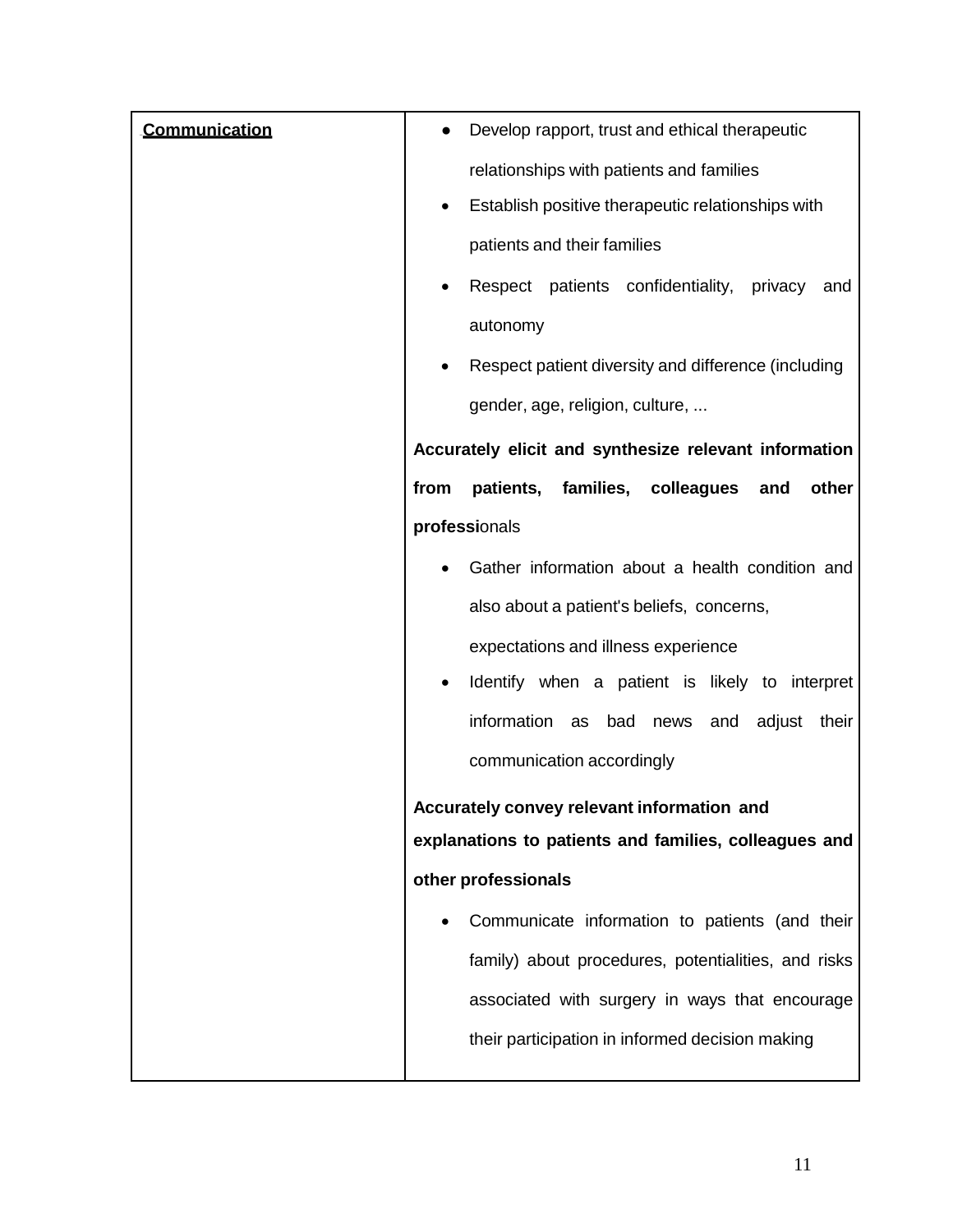| Communicate with the patient (and their family)   |
|---------------------------------------------------|
| the treatment options, potentials, complications, |
| and risks associated with the use of drugs        |
| Appropriately adjust the way they communicate     |
| patients to accommodate cultural<br>with<br>and   |
| linguistic differences                            |
| Develop a common understanding (with patients,    |
| families, colleagues and other professionals) on  |
| issues, problems and plans                        |
| Discuss relevant information with patients (and   |
| their family) in ways that encourage<br>their     |
| participation in informed decision making         |
| Encourage patients to discuss and question        |
| Effectively identify and explore problems to be   |
| addressed from a patient encounter                |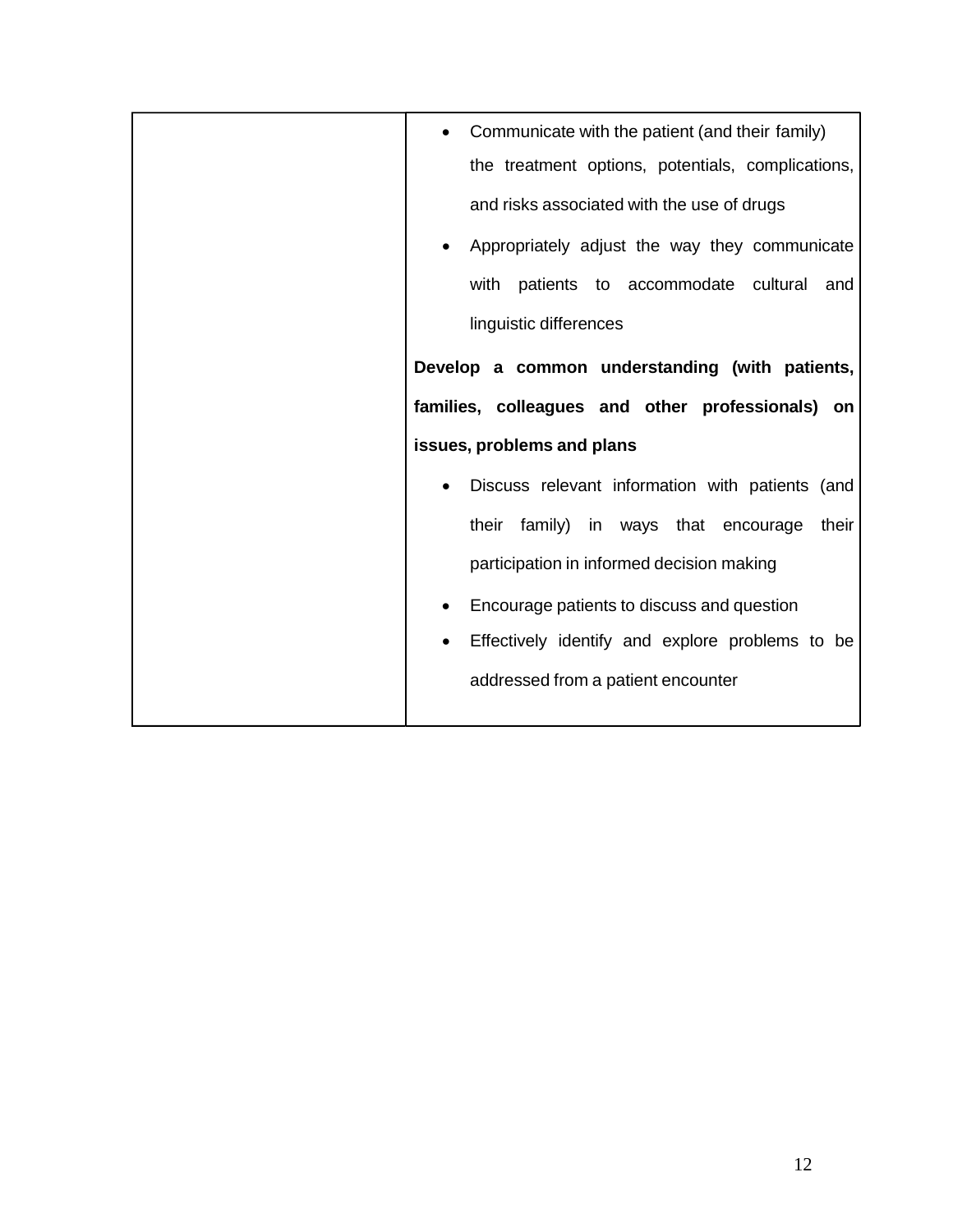| <b>Medical Expertise</b>        | Establish and maintain clinical knowledge, skills and                                                                       |
|---------------------------------|-----------------------------------------------------------------------------------------------------------------------------|
|                                 | attitudes appropriate to their practice                                                                                     |
|                                 | <b>Basic Sciences</b>                                                                                                       |
|                                 | anatomy                                                                                                                     |
|                                 | biology                                                                                                                     |
|                                 | pathology, particularly oncology, Vascular<br>pathology, Haematology                                                        |
|                                 | Biochemistry - Myocardial myocytic metabolism and<br>$\bullet$<br>oxygen consumption. Myocardial enzymes & Tumor<br>markers |
|                                 | immunology                                                                                                                  |
|                                 | microbiology and antibiotics<br>$\bullet$                                                                                   |
|                                 | pharmacology                                                                                                                |
|                                 | physiology                                                                                                                  |
|                                 | genetics, particularly neonatal                                                                                             |
|                                 | Pre-operative, intra-operative, and post-operative                                                                          |
|                                 | care and assessment in particular                                                                                           |
|                                 | DVT prophylaxis                                                                                                             |
|                                 | Fluid and electrolytes                                                                                                      |
|                                 | Wound care                                                                                                                  |
|                                 | Haemostasis                                                                                                                 |
| <b>Clinical Decision Making</b> | Recognize the symptoms of, accurately diagnose,                                                                             |
|                                 | and manage common problems in their area of                                                                                 |
|                                 | expertise                                                                                                                   |
|                                 | patients in ways<br>Manage<br>that demonstrate                                                                              |
|                                 | sensitivity to their physical, social, cultural, and                                                                        |
|                                 | psychological needs                                                                                                         |
|                                 | Use preventative and therapeutic interventions<br>13                                                                        |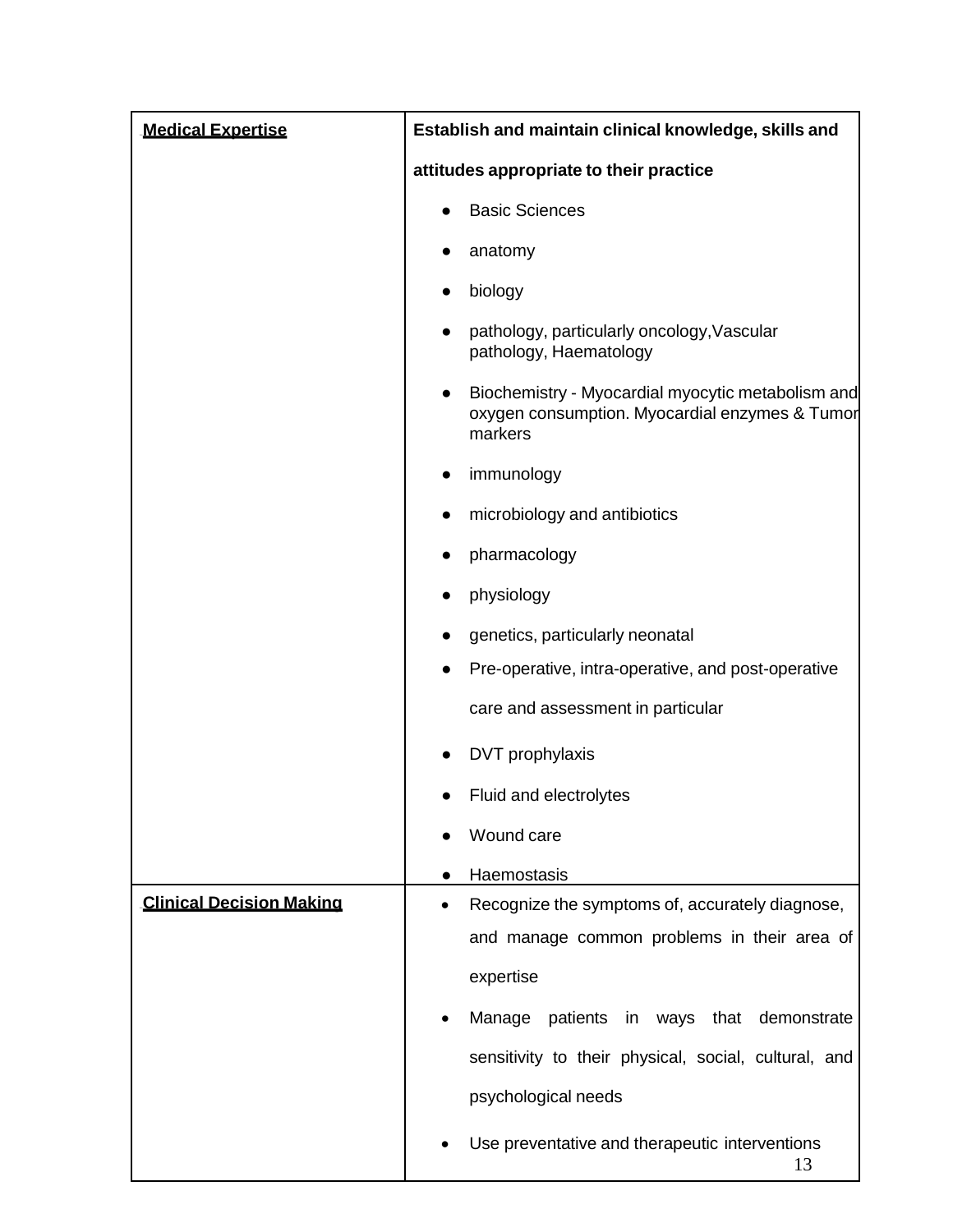| effectively                                          |
|------------------------------------------------------|
| Manage the critically ill patient                    |
| Effectively manage complications                     |
| Perform a complete and appropriate assessment of a   |
| patient                                              |
| Take a history, perform an examination, and arrive   |
| at a well-reasoned diagnosis                         |
| Efficiently and effectively examine the patient      |
| Organise<br>diagnostic<br>testing,<br>imaging<br>and |
| consultation as appropriate                          |
| Appraise and interpret radiographic investigations   |
| against patient's needs including                    |
| Plain radiographs                                    |
| Ultrasound                                           |
| Echocardiography                                     |
| angiography                                          |
| <b>CT</b>                                            |
| <b>MRI</b>                                           |
|                                                      |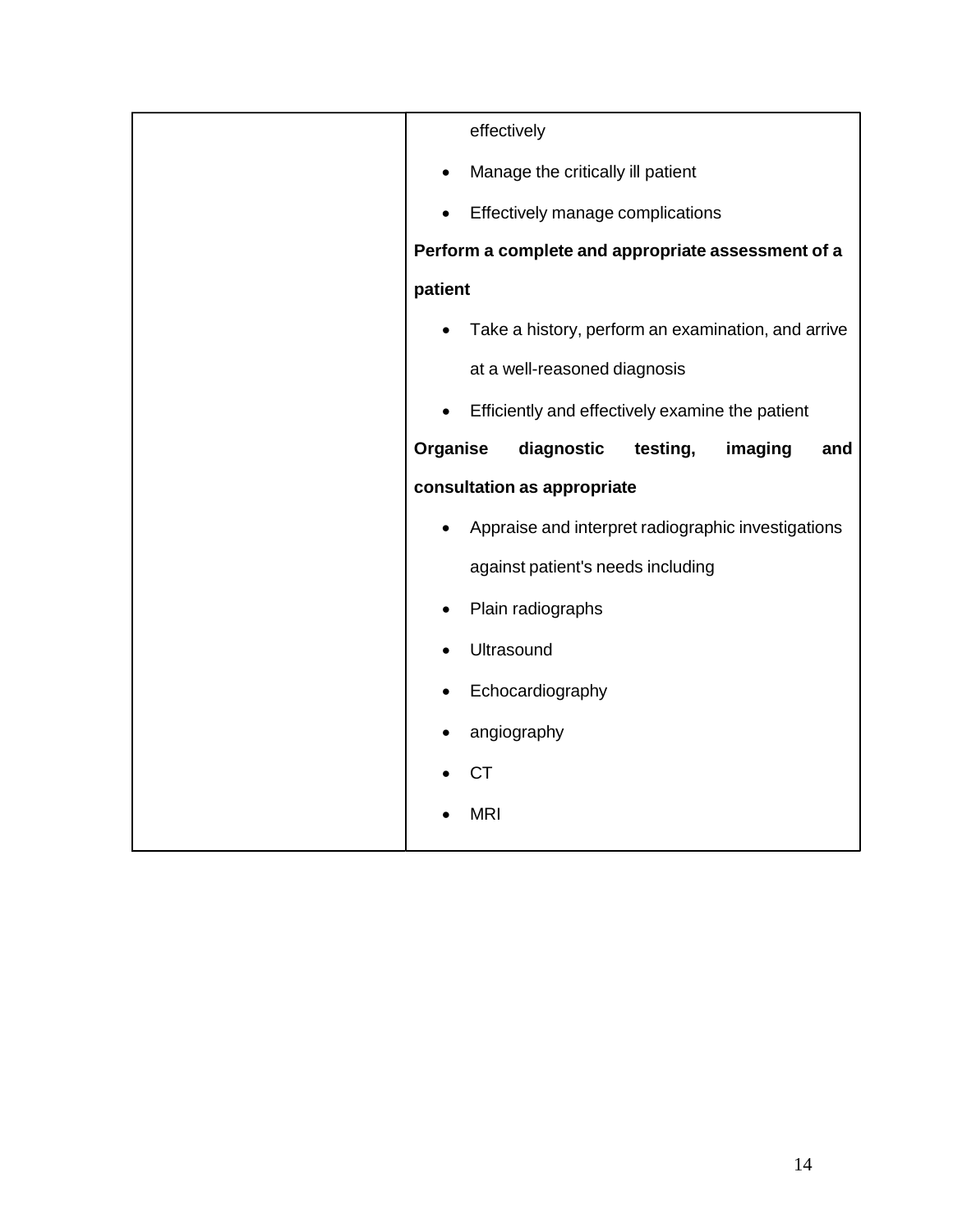| <b>Technical Expertise</b> | Safely and effectively perform appropriate       |
|----------------------------|--------------------------------------------------|
|                            | surgical procedures                              |
|                            | Consistently demonstrate sound surgical skills   |
|                            | Demonstrate<br>procedural<br>knowledge<br>and    |
|                            | technical skill at a level appropriate to their  |
|                            | level of experience                              |
|                            | Approach and carry out procedures with due       |
|                            | attention to safety of patient, self, and others |
|                            | Analyze their own clinical performance for       |
|                            | continuous improvement                           |
|                            |                                                  |
|                            |                                                  |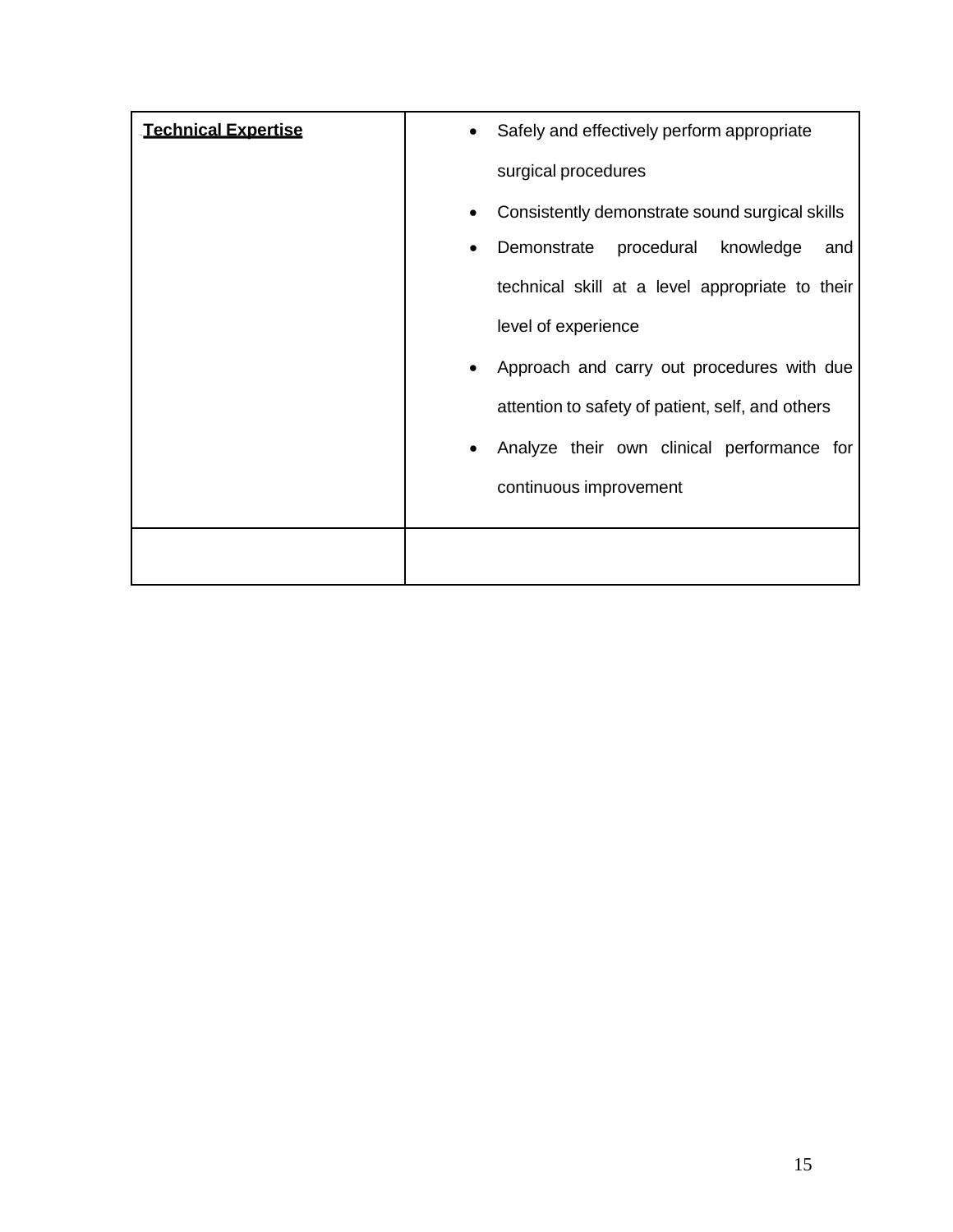### 1B**B. Syllabus**

#### <sup>U</sup>**Theoretical Knowledge to be acquired at 18 months training**

Topics covered include:

#### **CARDIAC SURGERY**

#### 8B**Fundamentals**

Through Anatomy of the Heart

Cardio Physiology

Vascular Physiology of flow of blood

Cardiac Pathology

Imaging of heart & CTCA, CMRI, Perfusion study imaging.

Cardiac Surgical Anatomy and Physiology

Cardiac Embryology

Cardiac Surgical Pharmacology

Pathology of Cardiac Surgery

Cardiac Surgical Imaging

Risk Stratification and Co morbidity

Statistical Treatment of Surgical Outcome Data

#### **Perioperative/Intraoperative Care**

Preoperative Evaluation for Cardiac Surgery

Cardiac Anesthesia

Transfusion Therapy and Blood Conservation

Deep Hypothermic Circulatory Arrest

Myocardial Protection

Postoperative Care of Cardiac Surgery Patients

Cardiopulmonary Resuscitation

Temporary Mechanical Circulatory Support

<span id="page-15-0"></span>Late Complications of Cardiac Surgery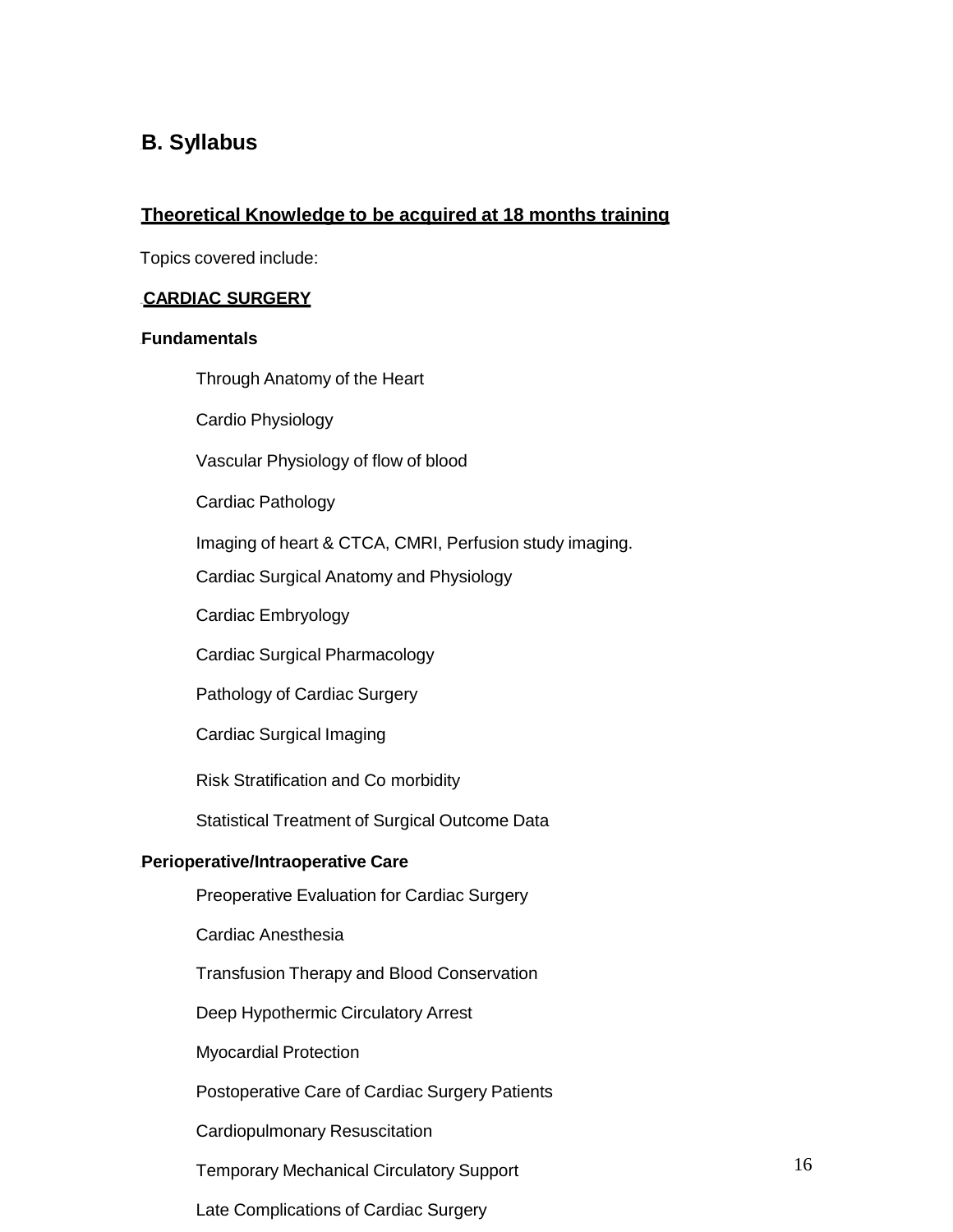#### **Cardiopulmonary bypass**

**History** 

Equipment

Physiology and pathology

Hematology

Clinical applications

Cardiopulmonary bypass in neonates, infants and children

Mechanism of heart by machine

CPB in details

Complication of CPB

Perioperative management of CPB – Interaction with Perfusionist.

#### **Pathophysiology**

**Atherosclerosis** 

Coronary artery disease

Valvular heart disease

Rheumatic fever

Aortic aneurysm

Aortic dissection

Congenital heart disease

Congestive Heart failure

Pericardial diseases

Covid Sequlae in CVTS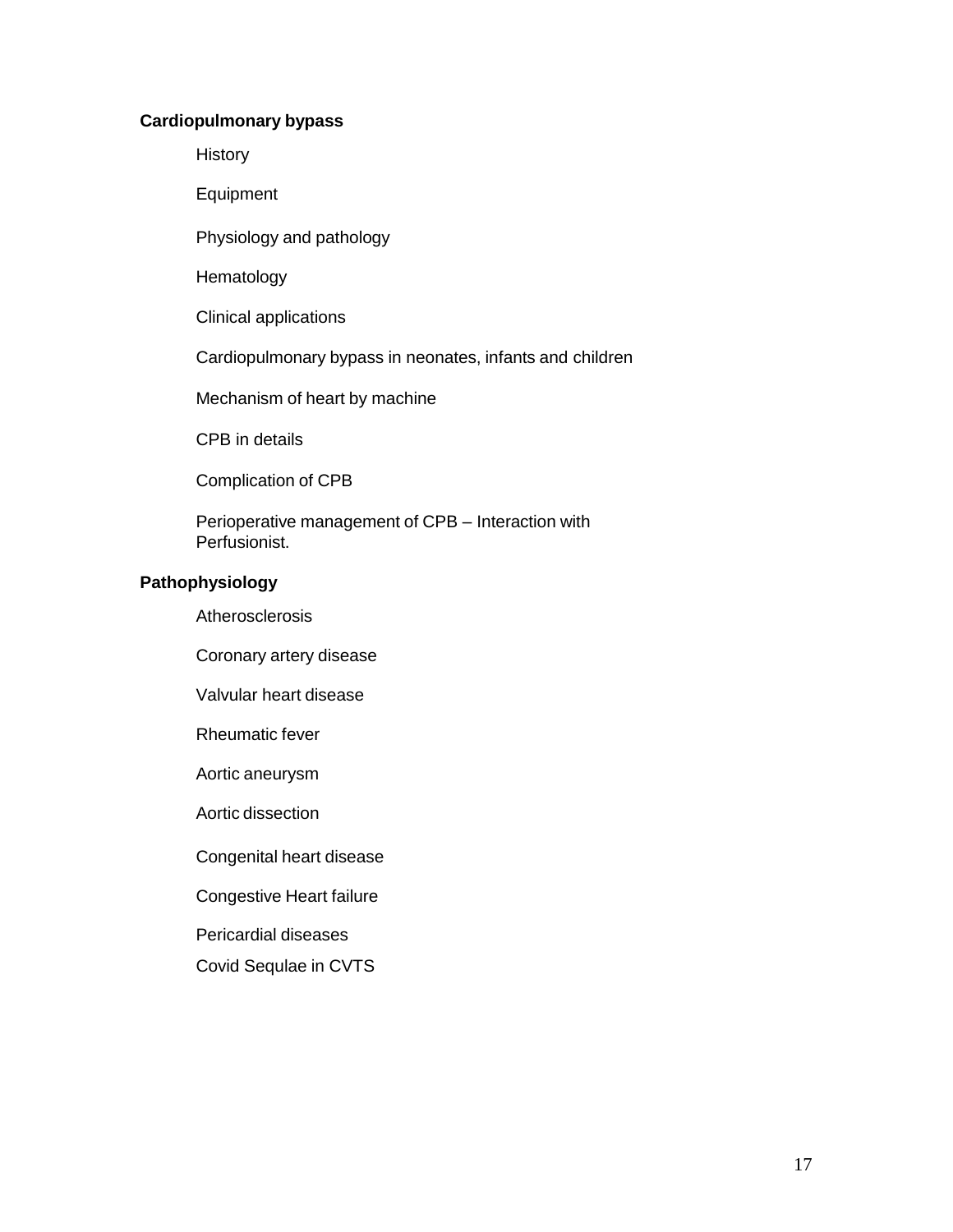#### **Immunobiology of Heart and Heart-lung transplantation**

#### **Thoracic Surgery**

#### **The Lung, Pleura, Diaphragm and Chest Wall**

Anatomy of the Thorax Embryology of the Lungs

Ultra structure and Morphometry of the Human Lung Cellular and Molecular

Biology of the Lung

Surgical Anatomy of the Lungs

Anatomy of the Thoracic Duct and Chylothorax

Respiratory Physiology and functional anatomy of bronchial tree & Bronchopulmonary segments.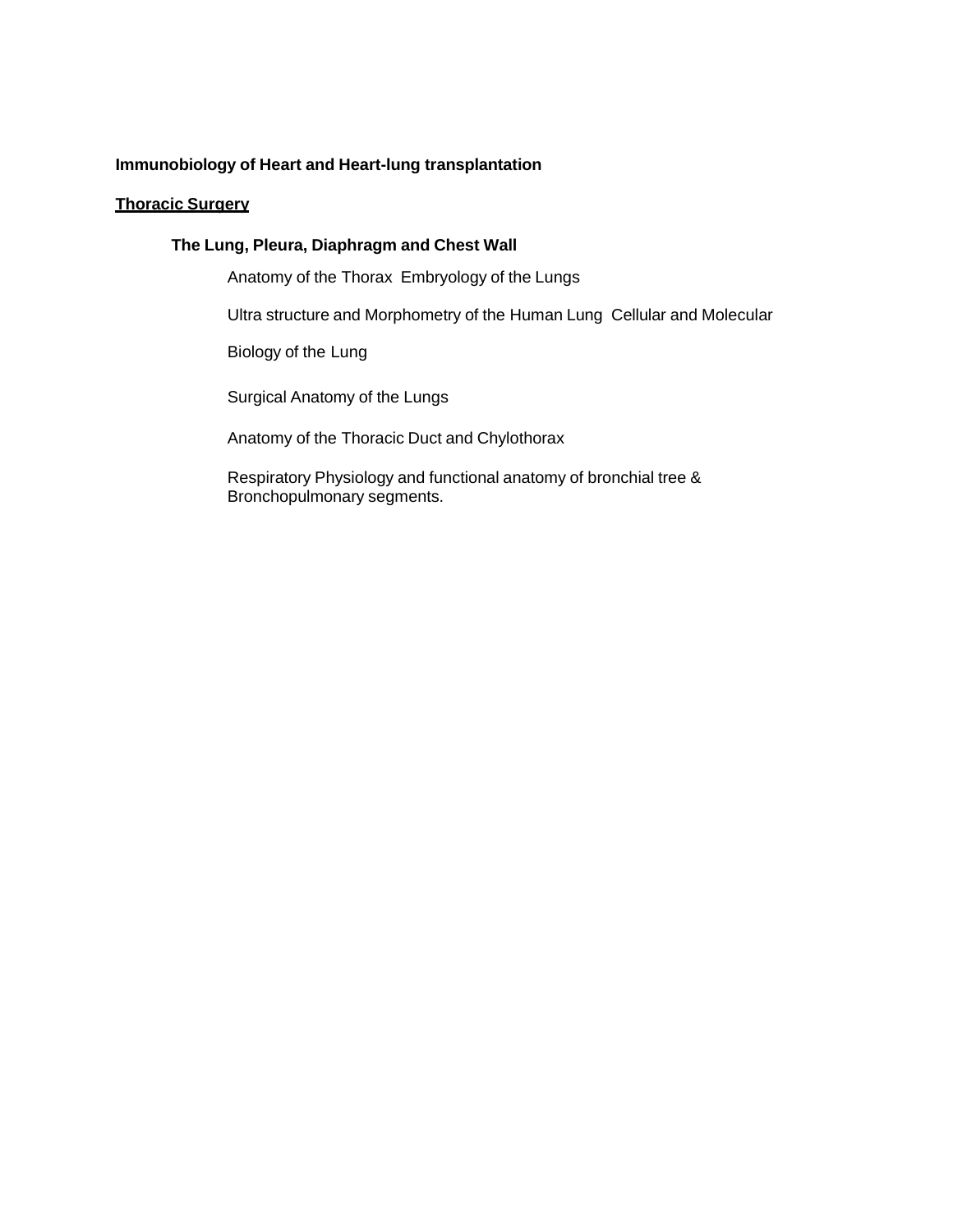Lymphatics of the Lungs

Pulmonary Gas Exchange

Mechanics of Breathing

#### **Thoracic Imaging**

Radiographic Evaluation of the Lungs and Chest

Computed Tomography of the Lungs, Pleura, and Chest Wall

Magnetic Resonance Imaging of the Thorax

Positron Emission Tomography in Chest Diseases

Radionuclide Studies of the Lung

#### **Diagnostic Procedures**

Laboratory Investigations in the Diagnosis of Pulmonary Diseases

Molecular Diagnostic Studies in Pulmonary Disease

Bronchoscopic Evaluation of the Lungs and Tracheobronchial Tree

Invasive Diagnostic Procedures

Video-Assisted Thoracic Surgery as a Diagnostic Tool

#### **Assessment of the Thoracic Surgical Patient**

Pulmonary Physiologic Assessment of Operative Risk

Preoperative Cardiac Evaluation of the Thoracic Surgical Patient

#### **Anesthetic Management of the General Thoracic Surgical Patient**

Preanesthetic Evaluation and Preparation

Conduct of Anesthesia

The Shared Airway: Management of the Patient with Airway

Pathology

Anesthesia for Pediatric General Thoracic Surgery

#### **Postoperative Management of The General Thoracic Surgical Patient**

General Principles of Postoperative Care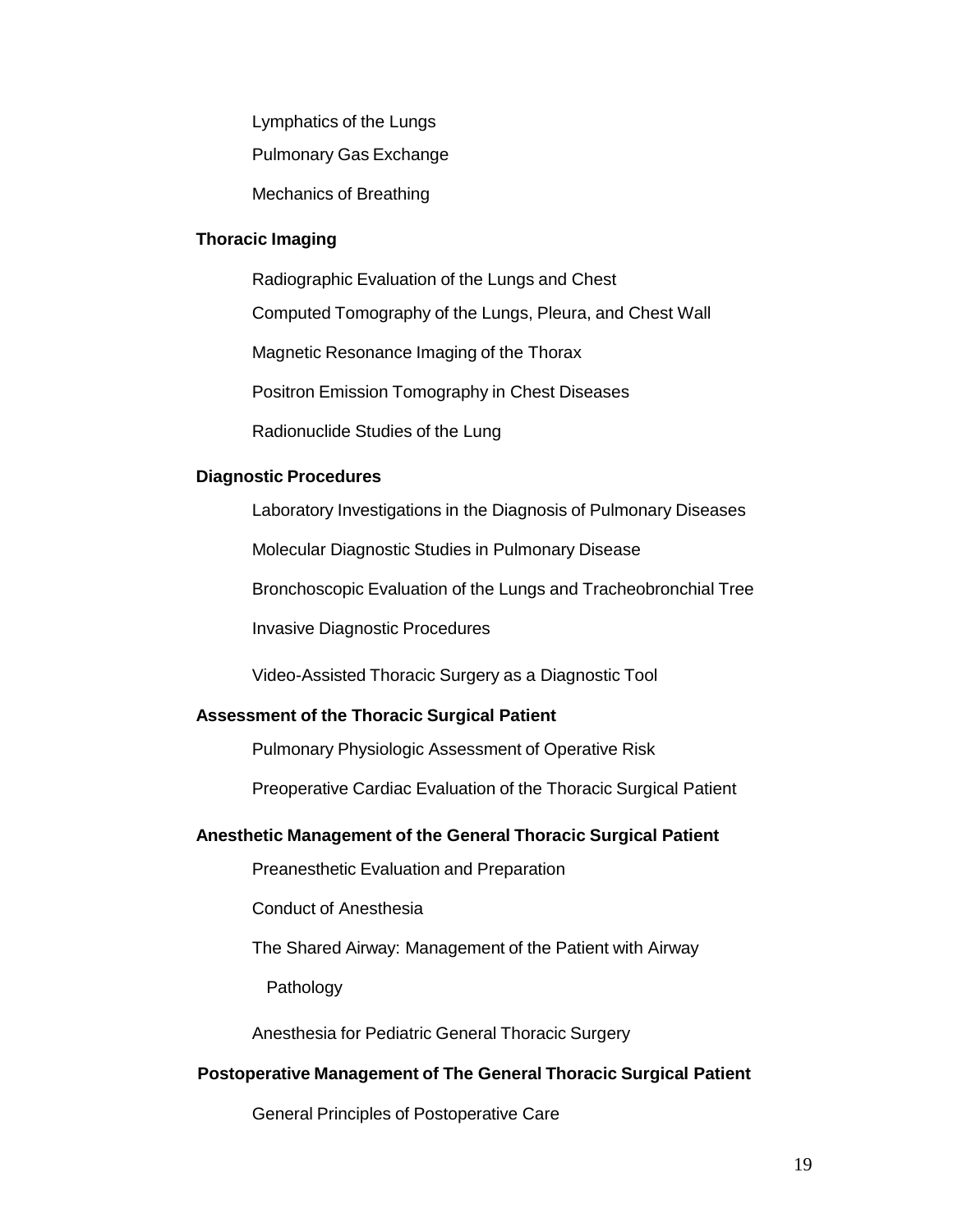#### Mechanical Ventilation of the Surgical Patient

#### **Embryology and anatomy**

Lung

Trahceobronchial tree

Diaphragm

Pleura

#### **Lung cancer**

Epidemiology and Carcinogenesis

Screening for Long Cancer: Challenges for Thoracic Surgery

Pathology of Carcinoma of the Lung

Present Concepts in the Molecular Biology of Lung Cancer

Clinical Presentation of Lung Cancer

Radiologic Evaluation of Lung Cancer

Diagnosis and Staging of Lung Cancer

#### **Mediastinum**

#### **Anatomy**

The Mediastinum, Its Compartments, and the Mediastinal Lymph

**Nodes** 

The Thymus

Mediastinal Parathyroids

Neuogenic Structures of the Mediastinum

#### **Noninvasive Investigations**

Radiographic, Computed Tomographic, and Magnetic Resonance

#### **Investigation of the Mediastinum**

Radionuclide Studies of the Meciastinum

Mediastinal Tumor Markers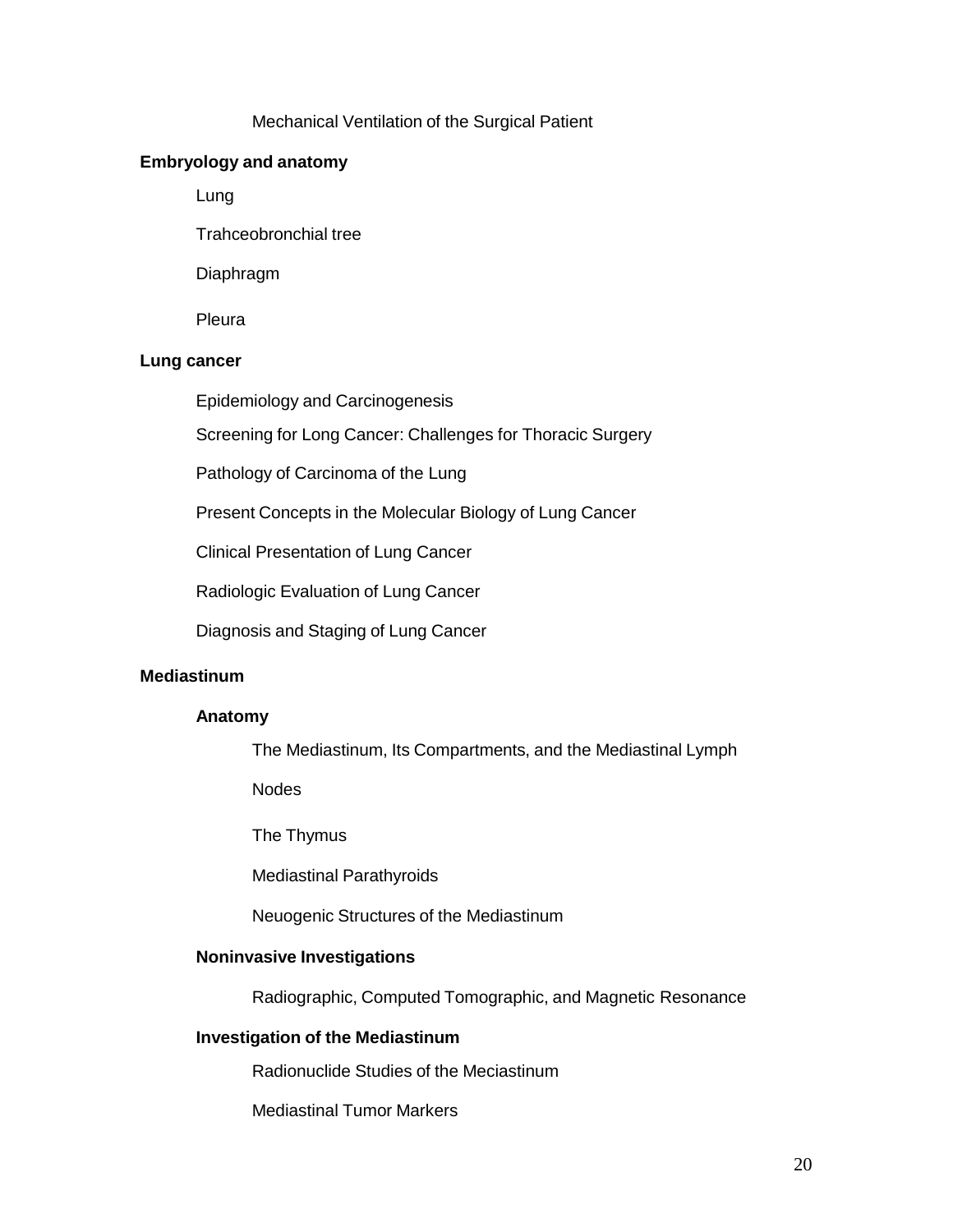#### **Pathology of mediastinal tumors**

#### **Vascular Surgery**

#### **Applied Anatomy**

Regional and developmental - of Aorta and arteries and branches.

Exposure of blood vessels at every body part in the chest, abdomen, and neck,

Veins in extremities and inferior vena cava.

#### **Applied Physiology**

Blood pressure, Cardiac output, regional circulation especially those of

subsystem and peripheral in the extremities, carotid arteries and cerebral

circulation.

#### **Applied Pathology**

Pathology of diseases of Aorta, Arteries,

Pathology of Deep Venous thrombosis, AV malformation.

#### **Applied Bacteriology**

Infection in Vascular Surgery, prosthetic graft infection, primary and secondary

aorto-enteric fistula

#### **Cardiovascular Engineering**

Concept of flow,pressure gradient,heart as valves,extracorporeal circulation,biocompatibility,materials application,medical physics,electronics in transucers,clinical pump,prosthetic heart in cardiovascular monitoring and medical

imaging

#### <sup>U</sup>**Biostatistics**

Methodology and design of clinical research

#### Statistical Inference

Biostatistics for clinical Research-sample size, statistical approach, statistical significance, sensitivity, specificity,Univariate and multivariate analysis, acturial survival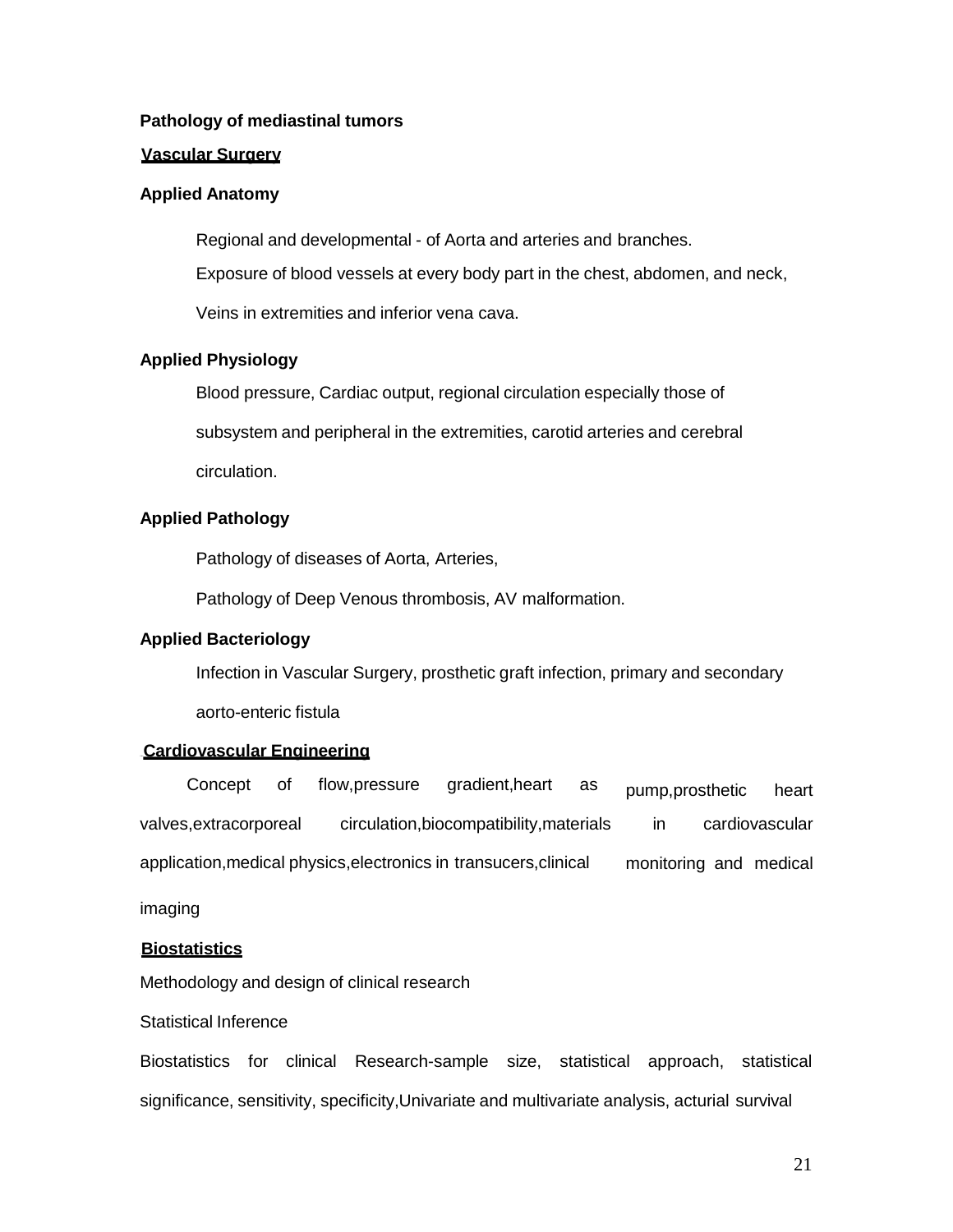#### <sup>U</sup>**Theoretical Knowledge to be acquired at 36 months training**

#### **Ischemic Heart Disease**

Indications for Revascularization

Myocardial Revascularization with Percutaneous Devices Myocardial Revascularization with Cardiopulmonary Bypass Myocardial Revascularization without Cardiopulmonary Bypass Myocardial Revascularization with Carotid Artery Disease Myocardial Revascularization after Acute Myocardial Infarction Minimally Invasive Myocardial Revascularization Coronary Artery Reoperations

Transmyocardial Laser Revascularization and Extravascular Angiogenesis Techniques to Increase Myocardial Blood flow Surgical Treatment of Complications of Acute Myocardial Infarction: Postinfarction Ventricular

Septal Defect and Free Wall Rupture Ischemic Mitral Regurgitation

Left Ventricular Aneurysm

#### **Valvular Heart Disease**

Aortic Valve Replacement with a Mechanical Cardiac Valve Prosthesis Bioprosthetic Aortic Valve Replacement: Stented Valves Stentless Aortic Valve Replacement: Autograft/Homograft Stentless Aortic Valve Replacement: Porcine and Pericardial Aortic Valve Repair and Aortic Valve-Sparing Operations Surgical Treatment of Aortic Valve Endocarditis

Minimally Invasive Aortic Valve Surgery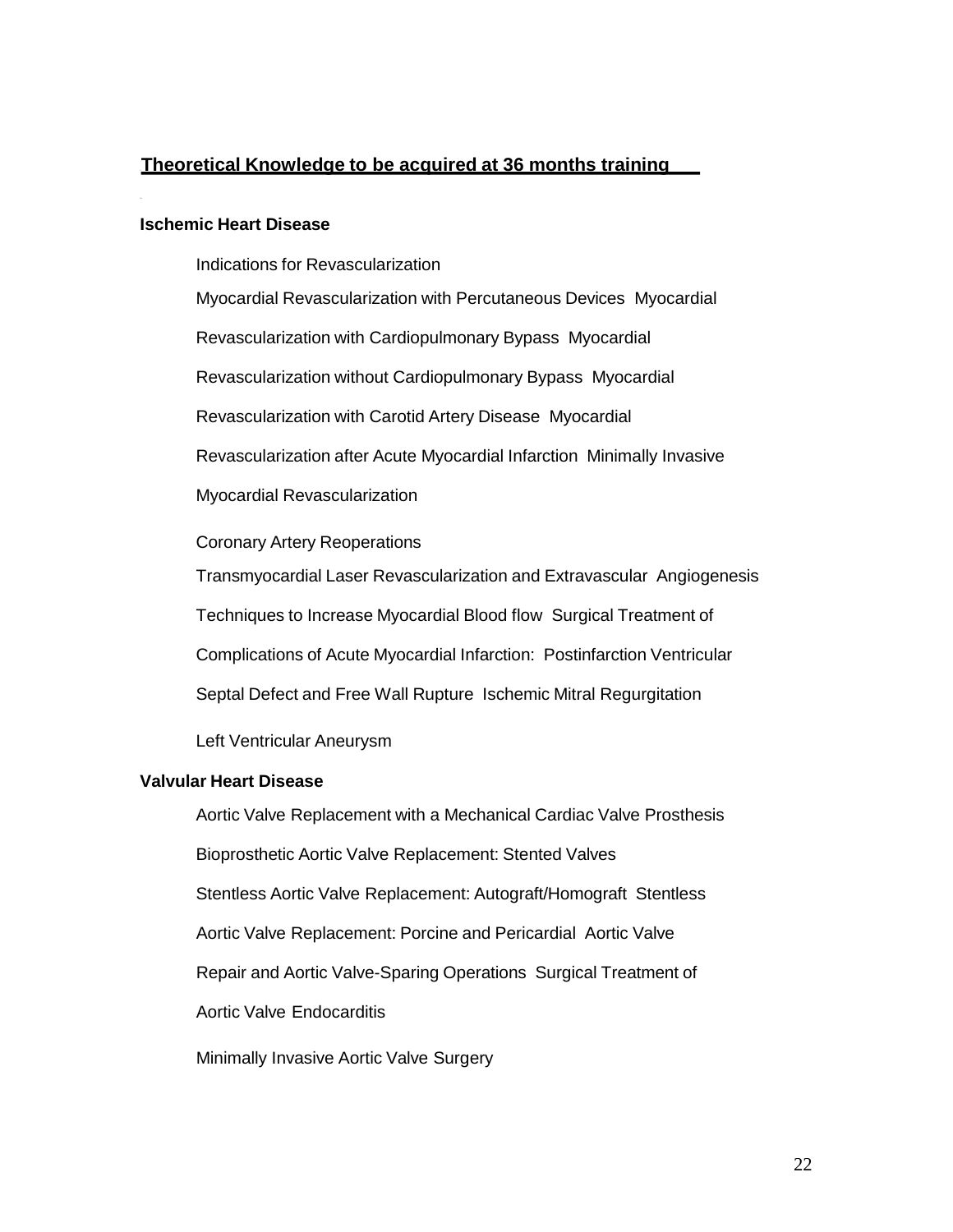Percutaneous Aortic Valve Interventions

Mitral Valve Repair

Mitral Valve Replacement

Surgical Treatment of Mitral Valve Endocarditis

Minimally Invasive and Robotic Mitral Valve Surgery

Percutaneous Catheter-Based Mitral Valve Repair

Tricuspid Valve Disease

Multiple Valve Disease

Reoperative Valve Surgery

Valvular and Ischemic Heart Disease

#### 12B**Diseases of the Great Vessels**

Aortic Dissection

Ascending Aortic Aneurysms

Aneurysms of the Aortic Arch

Descending and Thoracoabdominal Aortic Aneurysms

Endovascular Therapy for the Treatment of Thoracic Aortic Disease

Pulmonary Embolism and Pulmonary Thromboendarterectomy

Trauma to the Great Vessels

#### **Surgery for Cardiac Arrhythmias**

Cardiac Rhythm Disturbance

Interventional Therapy for Atrial and Ventricular Arrhythmias

Surgical Treatment of Atrial Fibrillation

Surgical Implantation of Pacemakers and Automatic Defibrillators

Medical management of Common Cardio arrhythmias

#### **26 Other Cardiac Conditions and Operations**

Adult Congenital Heart Disease

Pericardial Disease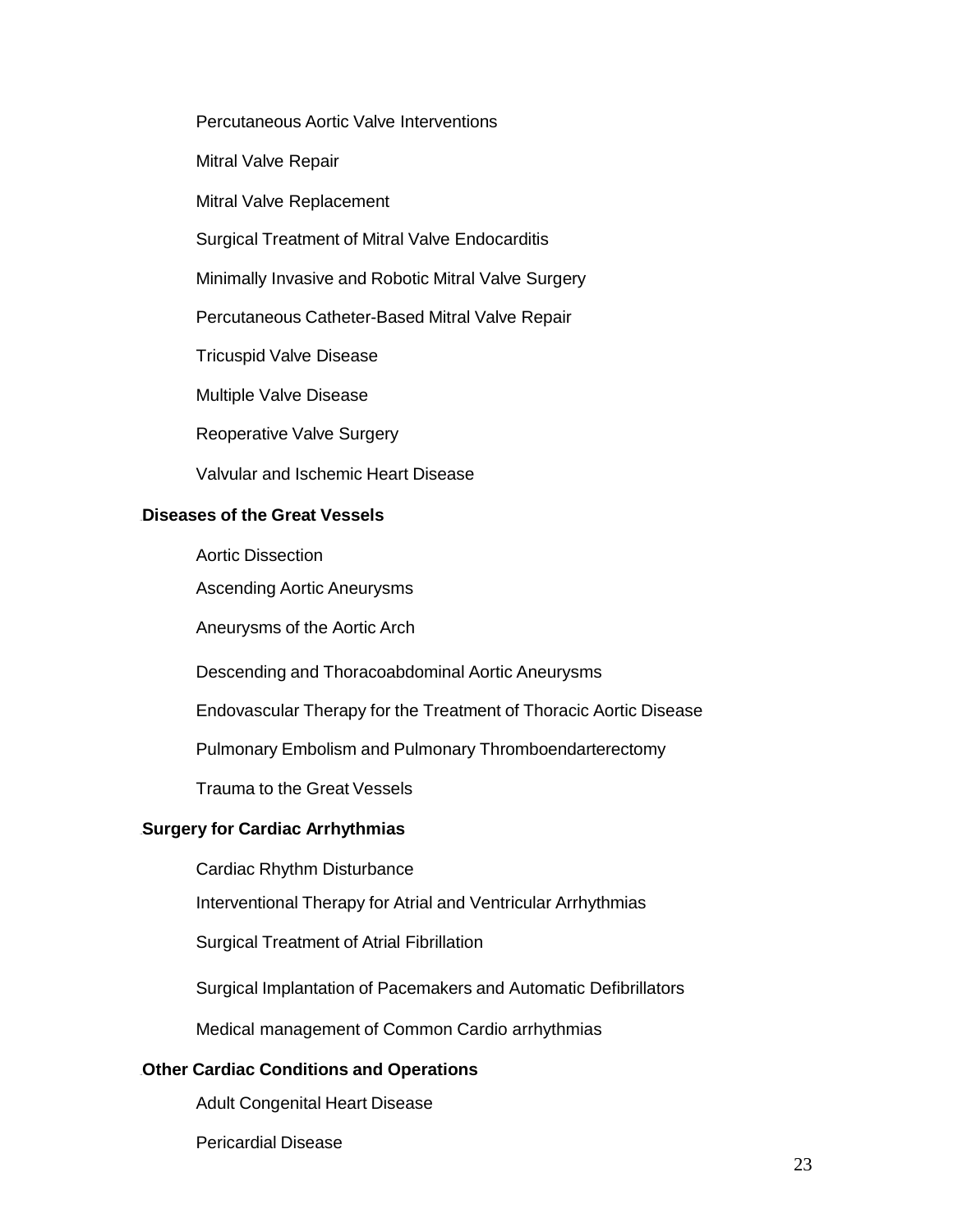Cardiac Neoplasms

Hypertrophic Obstructive Cardiomyopathy

Heart Failure

#### **Critical Care**

#### **Transplant and Circulatory Support**

Heart Transplantation Mechanical Circulatory Support & Total Artificial Heart Nontransplant Surgical Options for Heart Failure Tissue Engineering for Cardiac Valve Surgery Stem Cell-Induced Regeneration of Myocardium

#### **CONGENITAL HEART SURGERY**

Atrial Septal Defect and Partial Anomalous Pulmonary Venous Connection

Total Anomalous Pulmonary Venous Connection

Cor Triatriatum

Unroofed Coronary Sinus Syndrome

Atrioventricular Septal Defect

Ventricular Septal Defect

Congenital Sinus of Valsalva Aneurysm

Aortico-Left Ventricular Tunnel

Patent Ductus Arteriosus

Ventricular Septal Defect with Pulmonary Stenosis or Atresia

Pulmonary Stenosis or Atresia and Intact Ventricular Septum

Tricuspid Atresia and Management of Single-Ventricle Physiology

Ebstein Anomaly

Truncus Arteriosus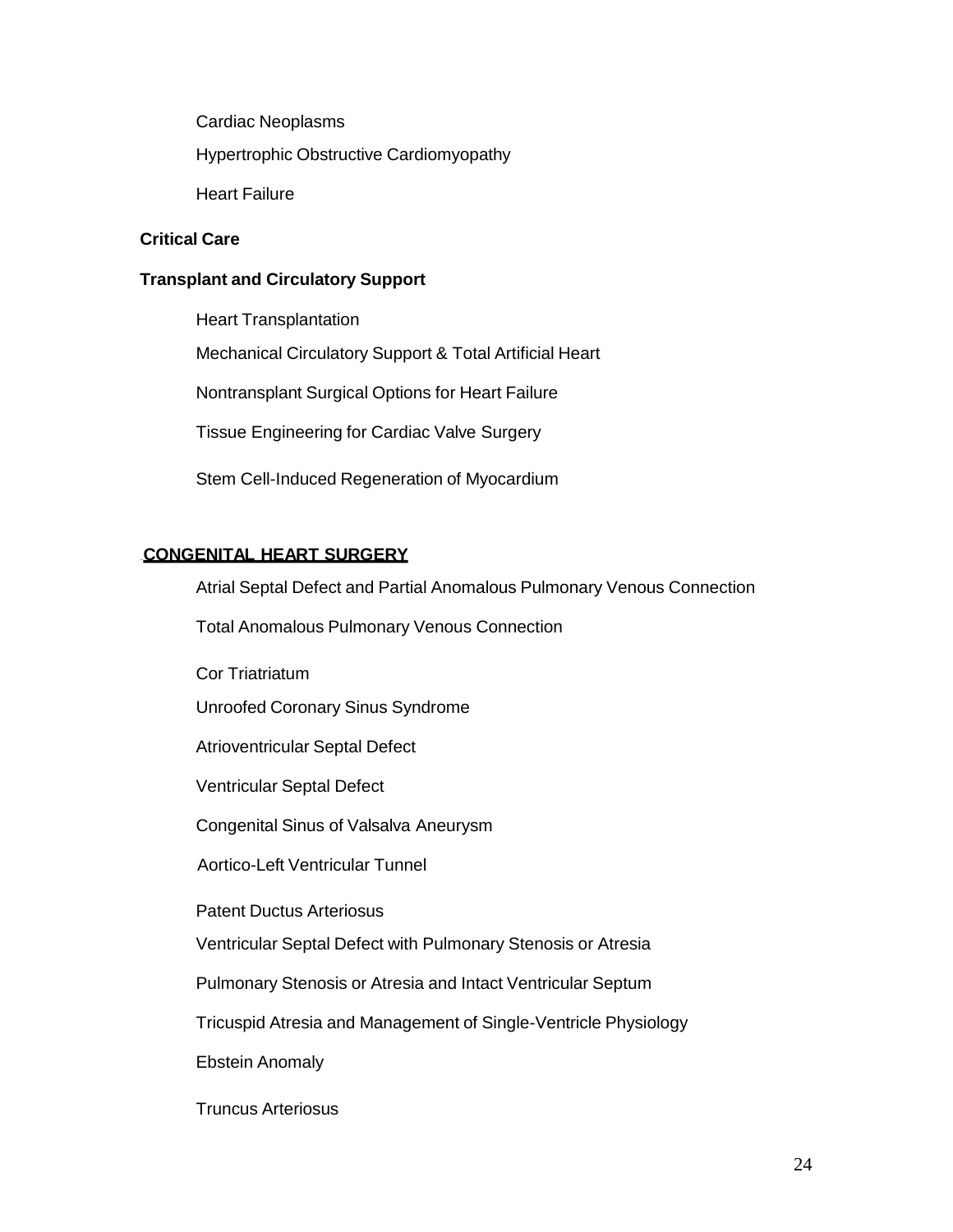Aortopulmonary Window

Origin of Right or Left Pulmonary Artery from Ascending Aorta

Anomalies of the Coronary Arteries

Congenital Aortic Stenosis

Coarctation of the Aorta and Interrupted Aortic Arch

Aortic Atresia and Other Forms of Hypoplastic Left Heart Physiology

Congenital Mitral Valve Disease

Vascular Ring and Sling

Complete Transposition of the Great Arteries

Double Outlet Right or Left Ventricle

Congenitally Corrected Transposition of the Great Arteries and Other

Forms of Atrioventricular Discordant Connection

Double Inlet Ventricle and Atretic Atrioventricular Valve

` Anatomically Corrected Malposition of the Great Arteries

Atrial Isomerism

Critical Care

#### 20BU **THORACIC SURGERY**

#### **Pulmonary Resections**

Thoracic Incisions

General Features of Pulmonary Resections

Technical Aspects of Lobectomy

Sleeve Lobectomy

Pneumonectomy and Its Modifications

Tracheal Sleeve Pneumonectomy

Segmentectomy and Lesser Pulmonary Resections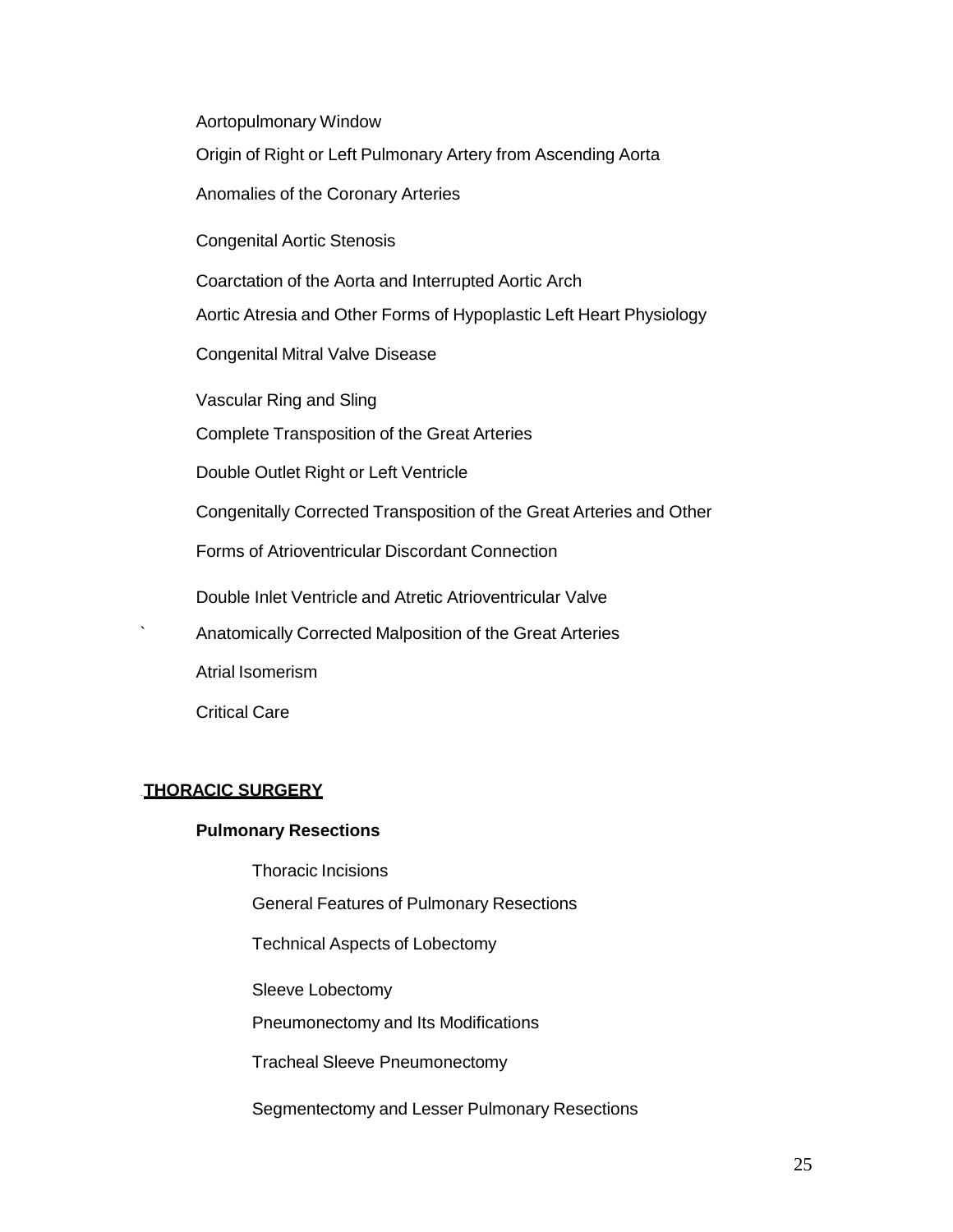Emphysema Surgery

Instruments and Techniques of Video-Assisted Thoracic Surgery

Video-Assisted Thoracic Surgery for Wedge Resection, Lobectomy,

And Pneumonectomy

Median Sternotomy and Parasternal Approaches to the Lower Trachea

and Main Stem

Bronchi

Extended Resection of Bronchial Carcinoma in the Superior

Anterior Approach to Superior Sulcus Lesions

Complications of Pulmonary Resection

Management of Perioperative Cardiac Events

#### **Chest Wall**

Chest Wall Deformities

Infections of the Chest Wall

Thoracic Outlet Syndrome

Thoracoscopic Sympathectomy

Anterior Transthoracic Approaches to the Spine

Chest Wall Tumors

Chest Wall Reconstruction

#### **The Diaphragm**

Diaphragmatic Function, Diaphragmatic Paralysis, and Eventration of the Diaphragm

Pacing of the Diaphragm

Congenital Posterolateral Diaphragmatic Hernias and Other Less

Common Hernias of the Diaphragm in Infants and Children

Foramen of Morgagni Hernia

Tumors of the Diaphragm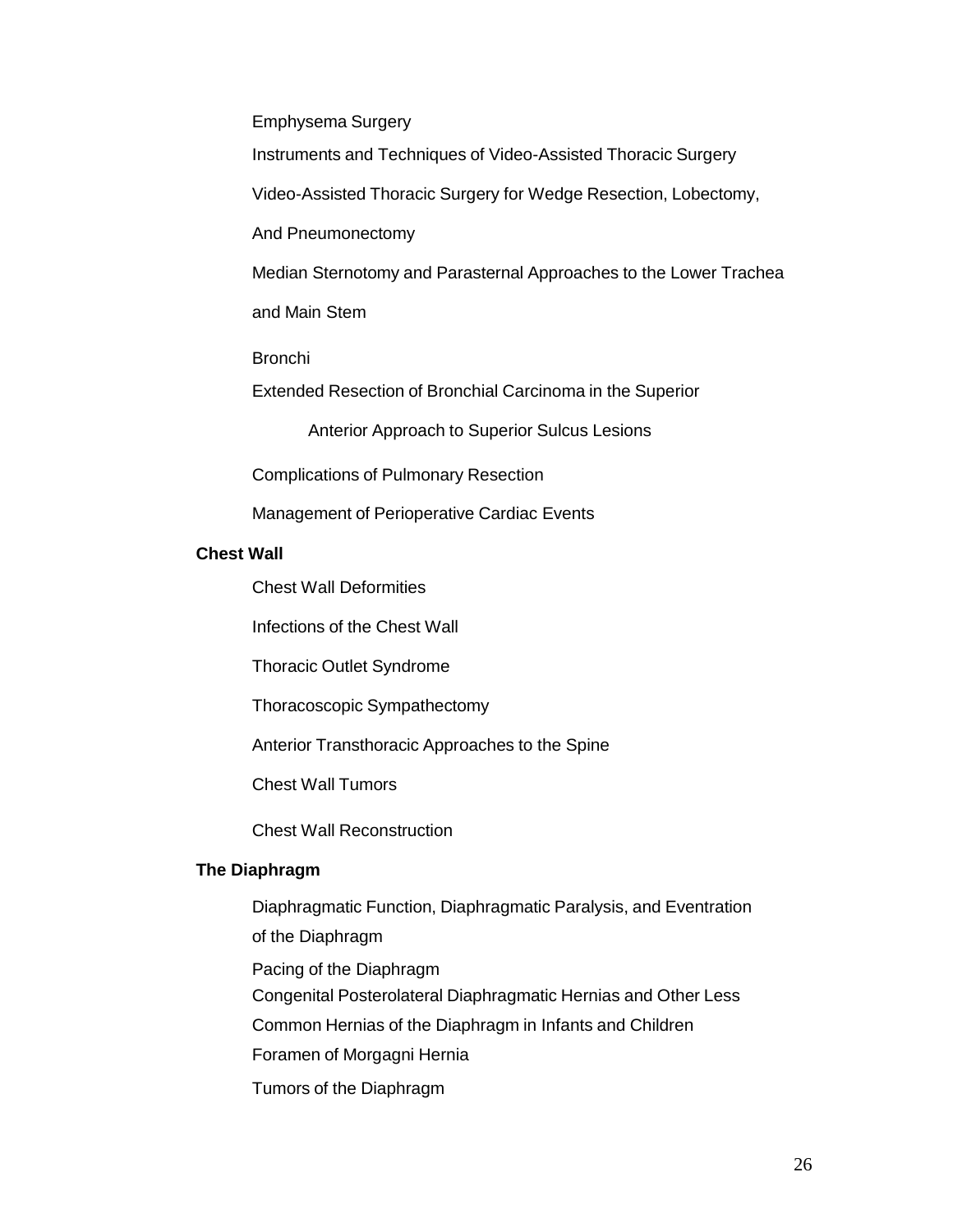#### **The Pleura**

**Pneumothorax** 

Parapneumonic Empyema

Postsurgical Empyema

Tuberculous and Fungal Infections of the Pleura

Fibrothorax and Decortication of the Lung

Thoracoplasty: Indications and Surgical Considerations

Localized Fibrous Tumors of the Pleura

Diffuse Malignant Mesothelioma

Technique of Extrapleural Pneumonectomy for Diffuse Malignant

Pleural Mesothelioma

Uncommon Tumors of the Pleura

Malignant Pleural Effusions

Malignant Pericaradial Effusions

#### **Thoracic Trauma**

Blunt and Penetrating Injuries of the Chest Wall, Pleura, and Lungs

Barotrauma and Inhalation Injuries

Acute Respiratory Distress Syndrome

Management of Foreign Bodies of the Airway

Diaphragmatic Injuries

#### **The Trachea**

**Tracheostomy** 

Techniques of Resection and Reconstruction of trachea

Management of Nonneoplastic Diseases of the Trachea

Benign and Malignant Tumors of the Trachea

Compression of the Trachea by Vascular Rings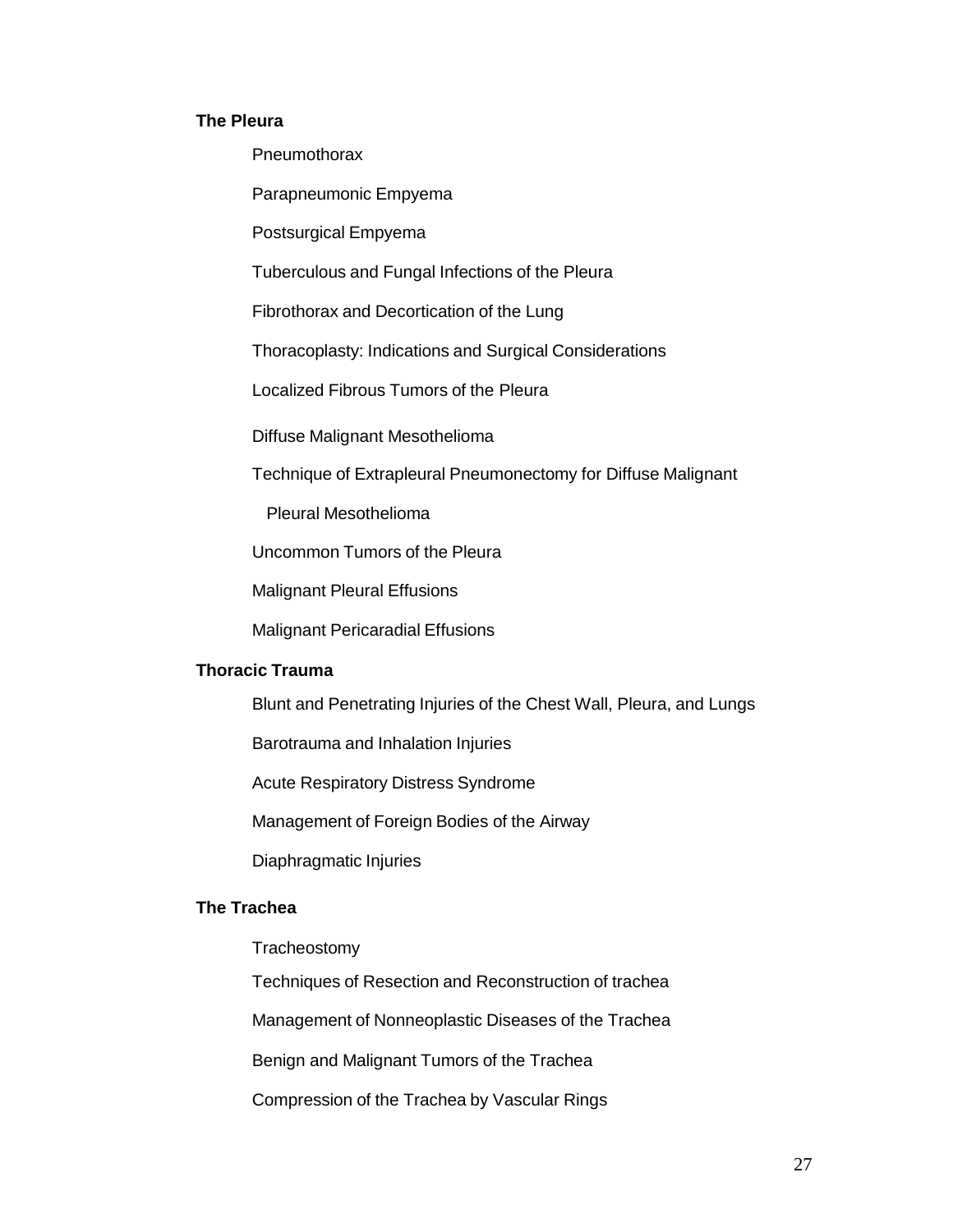#### **Congenital, Structural, and Inflammatory Diseases of the Lung**

Congenital Lesions of the Lung Pulmonary Complications of Cystic Fibrosis Congenital Vascular Lesions of the Lungs Chronic Pulmonary Emboli Bullous and Bleb Diseases of the Lung Emphysema of the Lung and Lung Volume Reduction Operations Bacterial Infections of the Lungs and Bronchial Compressive **Disorders** Pulmonary Tuberculosis and Other Myocbacterial Diseases of The Lungs Surgery for the Management of *Mycobacterium Tuberculosis* and Nontuberculous Myocbacterial Infections of the Lung Thoracic Mycotic and Actinomycotic infections of the Lung Pleuropulmonary Amebiasis Hydatid Disease of the Lung Pulmonary Paragonimiasis and Its Surgical Compliations Solitary Pulmonary Nodule Diffuse Lung Disease Lung Transplantation **Carcinoma of the Lung** Surgical Treatment of Non-Small Cell Lung Cancer Mediastinal Lymph Node Dissection

Endoluminal Management of Malignant Airway Disease

Basic Principles of Radiation Therapy in Carcinoma of the Lung

Radiation Therapy for Carcinoma of the Lung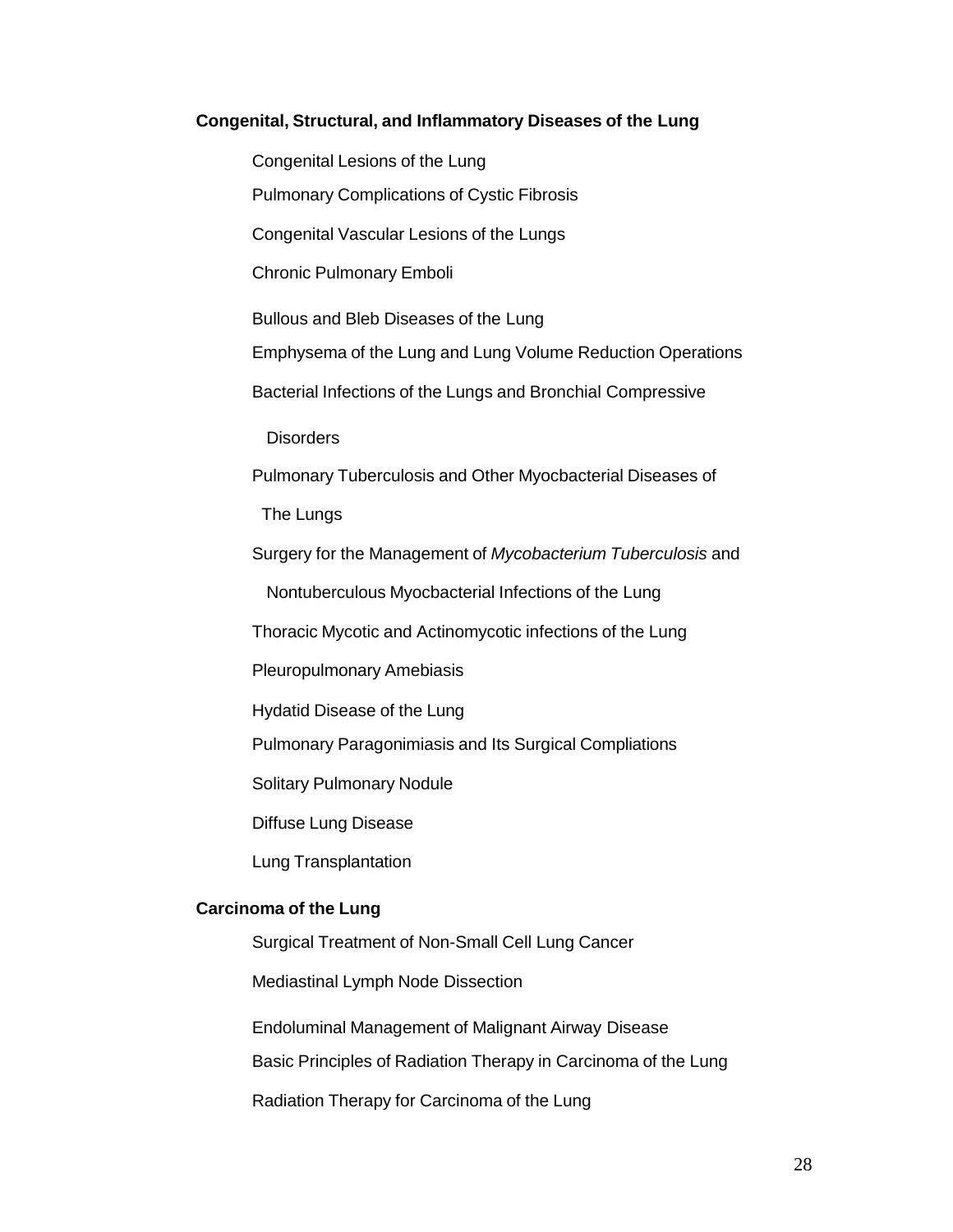Chemotherapy of Non-Small Cell Lung Cancer Multimodality Therapy for Non-Small Cell Lung Cancer Novel Systemic Therapy for Advanced Non-Small Cell Lung cancer Small Cell Lung Cancer

Novel Strategies for Lung Cancer Immunotherapy

#### **Other Tumors of the Lung**

Carcinoid Tumors

Adenoid Cystic Carcinoma and Other Primary Salivary Gland-Type

Tumors of the Lung

Benign Tumors of the Lung

Uncommon Primary Malignant Tumors of the Lung

Secondary Tumors of the Lungs

Lung Tumors in the Immunocompromised Host

#### 15B**Mediastinum**

#### **Invasive Diagnostic Investigations and Surgical Approaches**

Cervical Substernal "Extended" Mediastinoscopy

Sternotomy and Thoracotomy for Mediastinal Disease

Posterior Mediastinotomy

Video-Assisted Thoracic Surgery for Mediastinal Tumors and Cysts

And Other Diseases within the Mediastinum

Mediastinal Infections, Overview of Mass Lesions in the Mediastinum and

Control of Vascular Obstructing Symptomatology

Acute and Chronic Mediastinal Infections

Overview of Primary Mediastinal Tumors and Cysts

Diagnostic Investigation of Mediastinal Masses

Lesions Masquerading as Primary Mediastinal Tumors or Cysts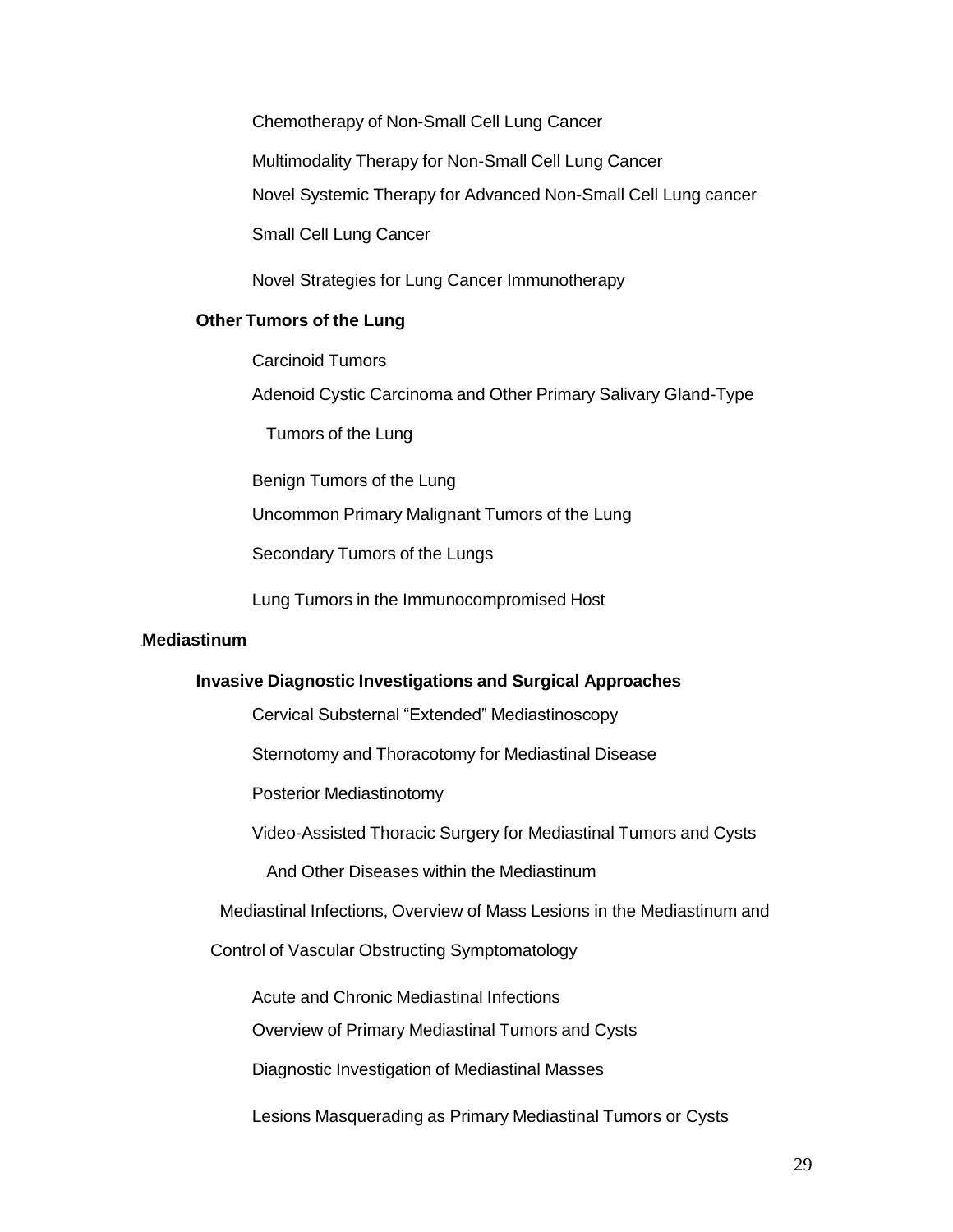Vascular Masses of the Mediastinum

Superior Vena Cava Syndrome: Clinical Features, Diagnosis, and

**Treatment** 

Vein Grafts for the Superior Vena Cava

The Use of Prosthetic Grafts for the Replacement of the Superior

Vena Cava

#### **Primary Mediastinal Tumors**

Myasthenia Gravis

Standard Thymectomy

Transcervical Thymectomy

Video-Assisted Thymectomy

Extended Transsternal Thymectomy

Transcervical-Transsternal Maximal Thymectomy for Myasthenia

**Gravis** 

Evaluation of Results of Thymectomy for Nonthymomatous

Myasthenia Gravis

Benign Lymph Node Disease Involving the Mediastinum

Biological Markers and Pathology of Mediastinal Lymphomas

Diagnosis and Treatment of Mediastinal Lymphomas

Benign Germ Cell Tumors of the Mediastinum

Primary Seminomas of the Mediastinum

Nonseminomatous Malignant Germ Cell Tumors of the

**Mediastinum** 

Poorly Differentiated Carcinoma of the Mediastinum

Benign and Malignant Neurogenic Tumors of the Mediastinum in

Children and Adults

Covid Sequlae management in CVTS.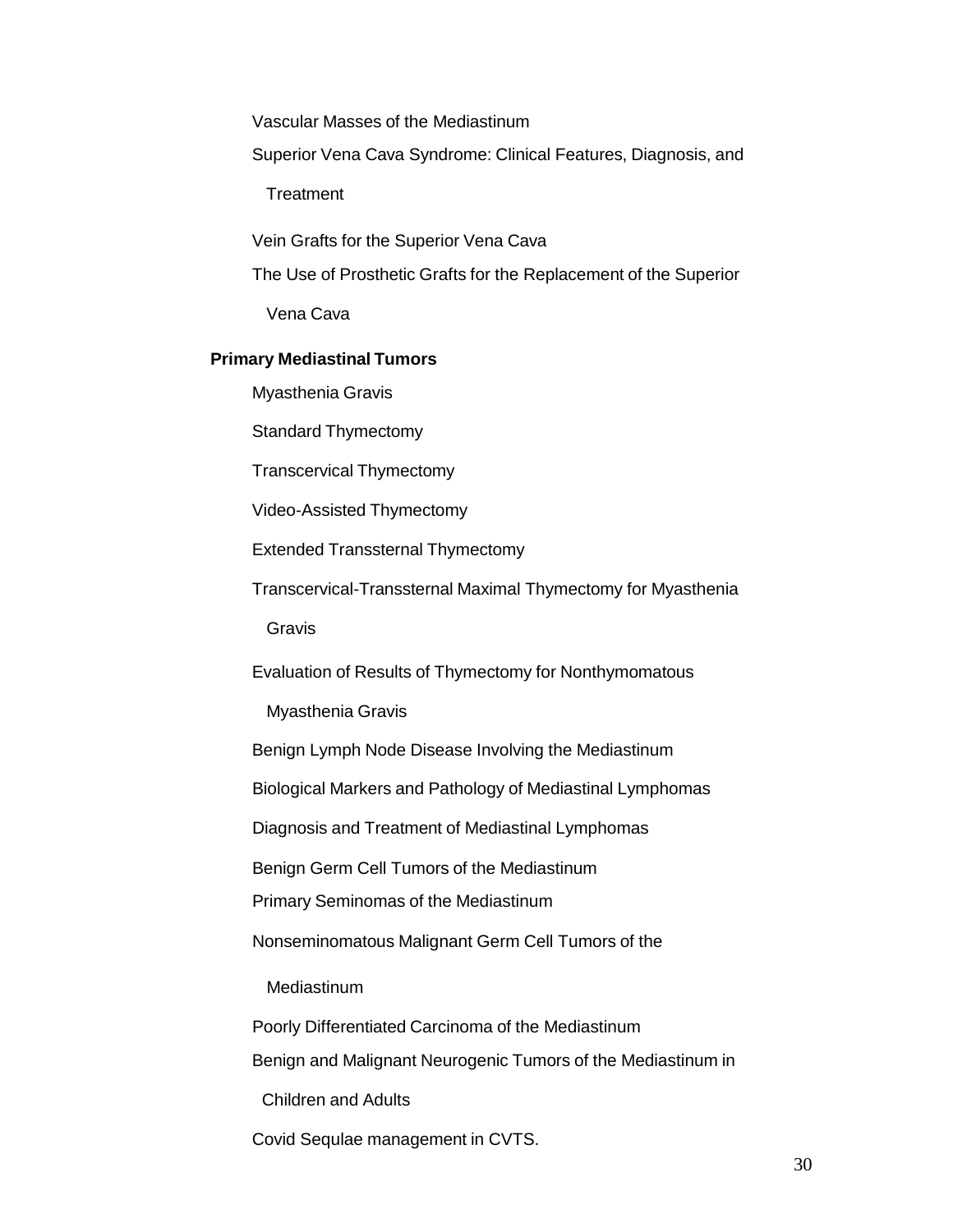Excision of Hourglass Tumors of the Paravertegral Sulcus Mediastinal Paragangliomas and Pheochromocytomas Mesenchymal Tumors of the Mediastinum

Mediastinal Parathyroid Adenomas and Carcinomas

#### **Mediastinal Cysts**

Foregut Cysts of the Mediastinum in Infants and Children

Foregut Cysts of the Mediastinum

Gastroenteric Cysts and Neurenteric Cysts in Infants and Children

Mesothelial and Other Less Common Cysts of the Mediastinum

#### <sup>U</sup>**Vascular Surgery**

Clinical vascular surgery

Endovascular intervention

Recent advances in Vascular & Endovascular Surgery Clinical and

operative surgery of Aorta, all arteries, veins, inferior vena cava. Endo

Vascular intervention like Angioplasty, Stenting, Endo Vascular stent graft

repair of aneurysm of arteries and abdominal aorta.

Vascular medicine including prophylaxis, treatment of deep vein

thrombosis and pulmonary embolism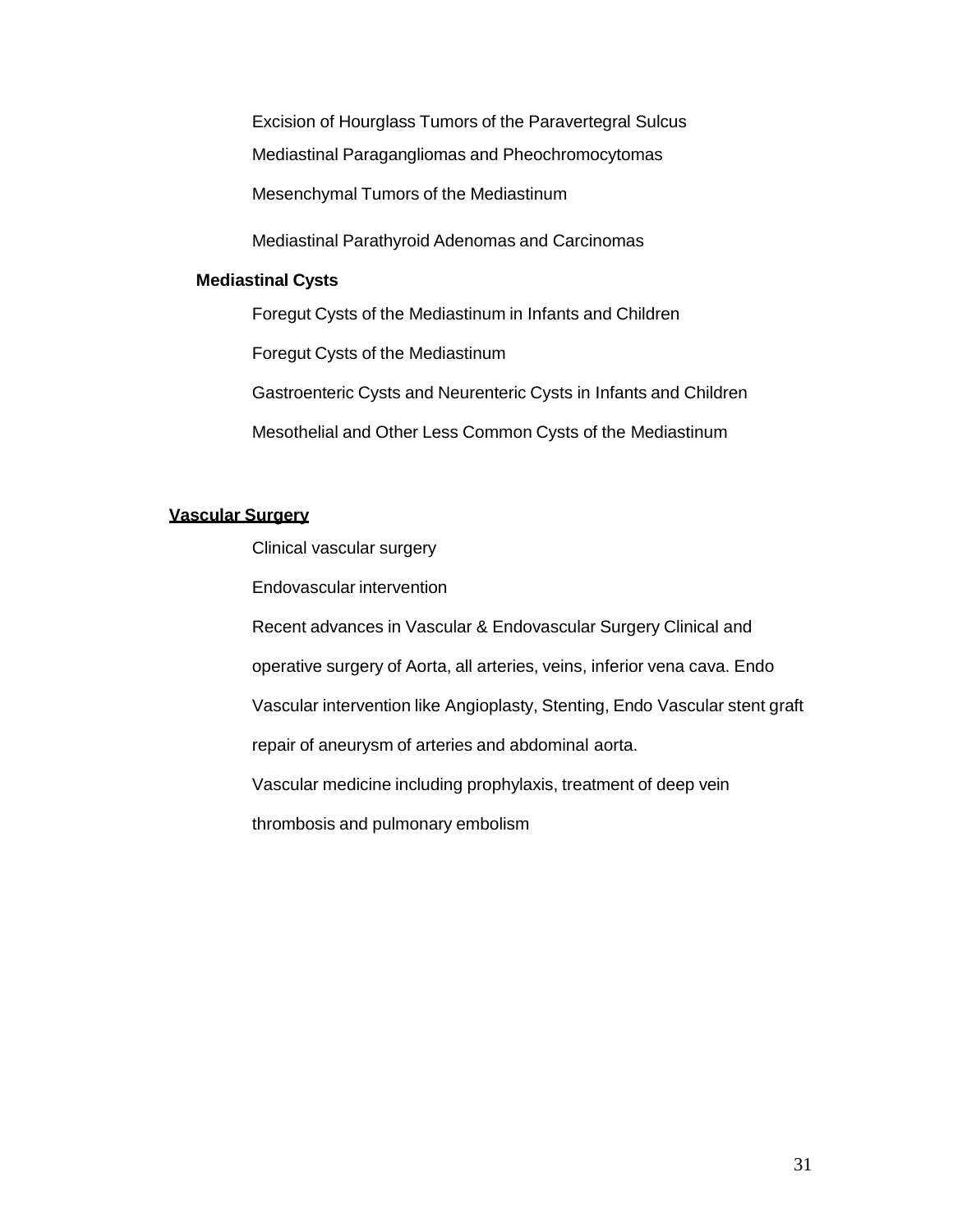### 2B**C. Practical, Clinical and Laboratory experience to be imparted at year I, year II, Year III**

#### **Operative Experience**

The total operative experience must be recorded in the Trainee logbook, which will be assessed every six months by the programme director. It is emphasized that these numbers are only a general guide

#### **Year 1**

Assistant to 25 open Heart cases

Perform the following under supervision:

|    | Sternotomy                             | 10 |
|----|----------------------------------------|----|
| 2. | <b>Closure of Sternotomy</b>           | 10 |
| 3. | Vein harvest                           | 25 |
|    | Cannulation for cardiopulmonary bypass | 2  |

#### **Year 2**

First assistant at 50 open Heart cases

Perform the following under supervision:

<span id="page-31-0"></span>

|   | Cannulation for cardiopulmonary bypass | 10 |
|---|----------------------------------------|----|
| 2 | Sternotomy and closure                 | 20 |
| 3 | ASD closure                            | 5  |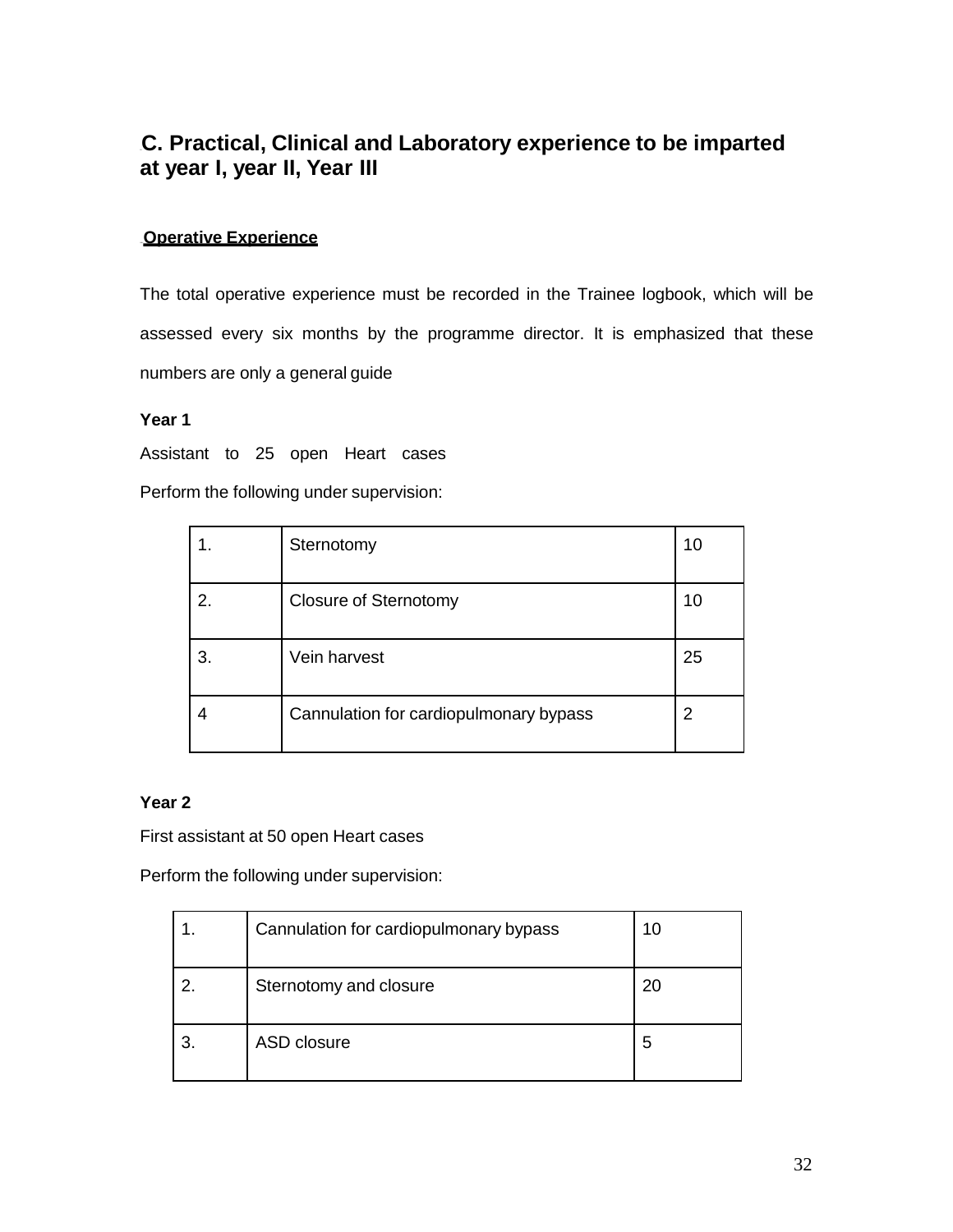|    | <b>Proximal Anastomosis in CABG</b> | 10 |
|----|-------------------------------------|----|
| 5. | Vein harvest                        | 25 |
| 6. | <b>IMA</b> harvests                 | 5  |

### **Year 3**

First assistant at 100 Open Heart cases

Perform the following under supervision:

| 1. | Proximal Anastomosis in CABG with at least one<br>LIMA to LAD distal anastomosis. | 10 |
|----|-----------------------------------------------------------------------------------|----|
| 2. | <b>IMA</b> harvest                                                                | 15 |
| 3. | <b>ASD Closure</b>                                                                | 5  |
| 4. | <b>MVR</b>                                                                        | 5  |
| 5. | <b>AVR</b>                                                                        | 2  |

#### **Thoracic and Vascular surgery requirements in 3 yrs**

|               | Asst to Major procedures               | 25 |
|---------------|----------------------------------------|----|
| $^{\circ}$ 2. | Perform Lobectomy/Pneumonectomy        | 5  |
| 3.            | Assistant to Major vascular Procedures | 10 |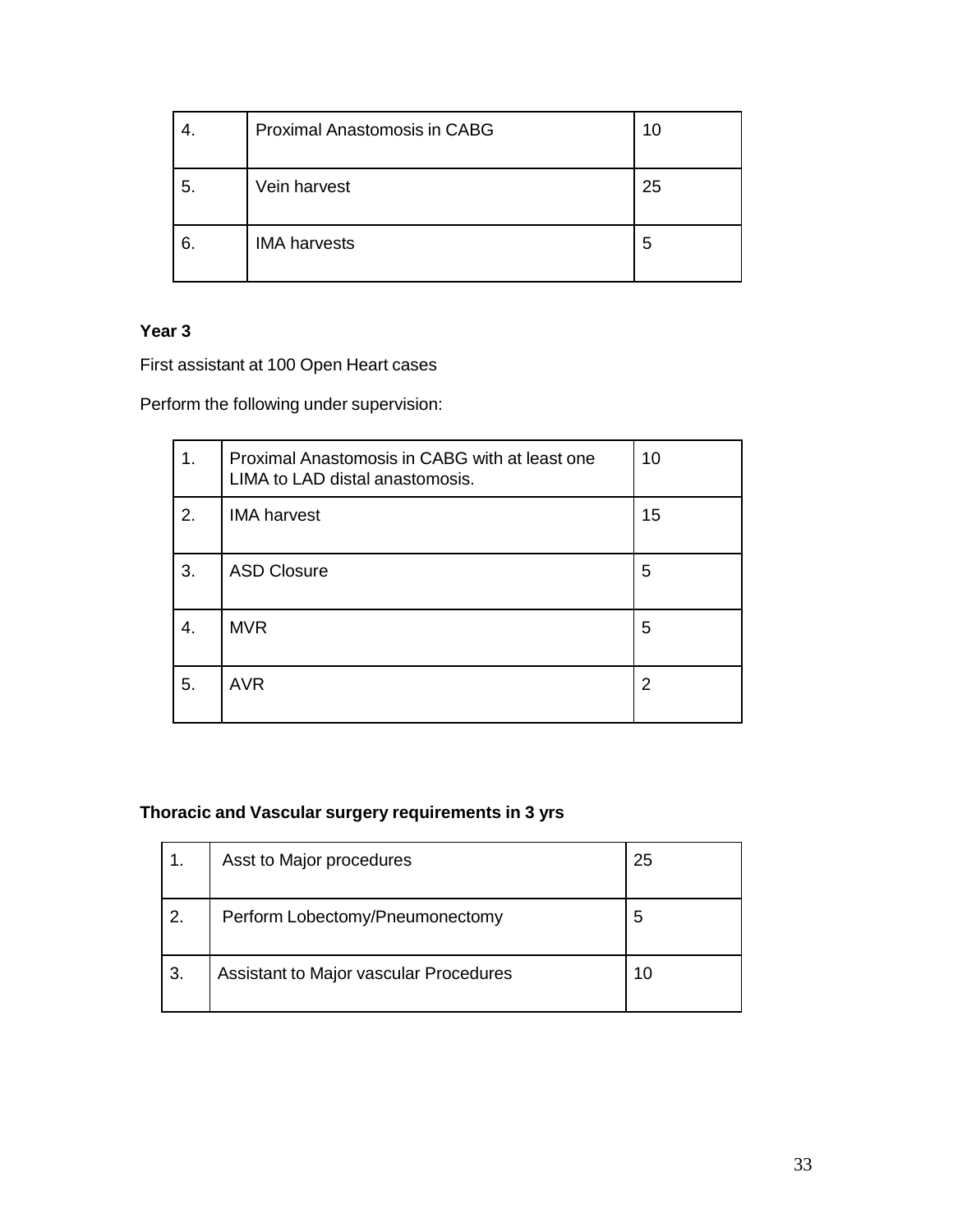### 3B**D. Recommendations of Texts and Journals**

#### Textbooks:

- *Cardiac Surgery: morphology diagnostic criteria, natural history, techniques, results and indications. Kirklin JW, HOPKINSH and Hand book of HURST – Cardiology – Sapistan - CVTS Barrat-Boyes BG. Churchill-Livingstone*
- *Text Book of Adult Cardiac surgery-Dr Lawrence Cohn*
- *Surgery of the Chest. Sabiston, David C, Spencer. Saunders*
- *Surgery for Congenital Heart Defects. Stark J, De Leval M. Saunders*
- *Cardiopulmonary Bypass, Principles and Practice- Glenn P Gravelee*
- *General Thoracic Surgery- Thomas W Shields*
- *Vascular Surgery-Rutherford*
- *Comprehensive Surgical Management of Congenital Heart Diseases-Richard Jonas*

#### 17B**Journals***:*

- *Annals of Thoracic Surgery*
- *Journal of Thoracic and Cardiovascular Surgery*
- *European Journal of Cardio-Thoracic Surgery*
- *Asian annals*
- *Circulation*
- *JACC*
- <span id="page-33-0"></span>*Journal of Heart Valve disease*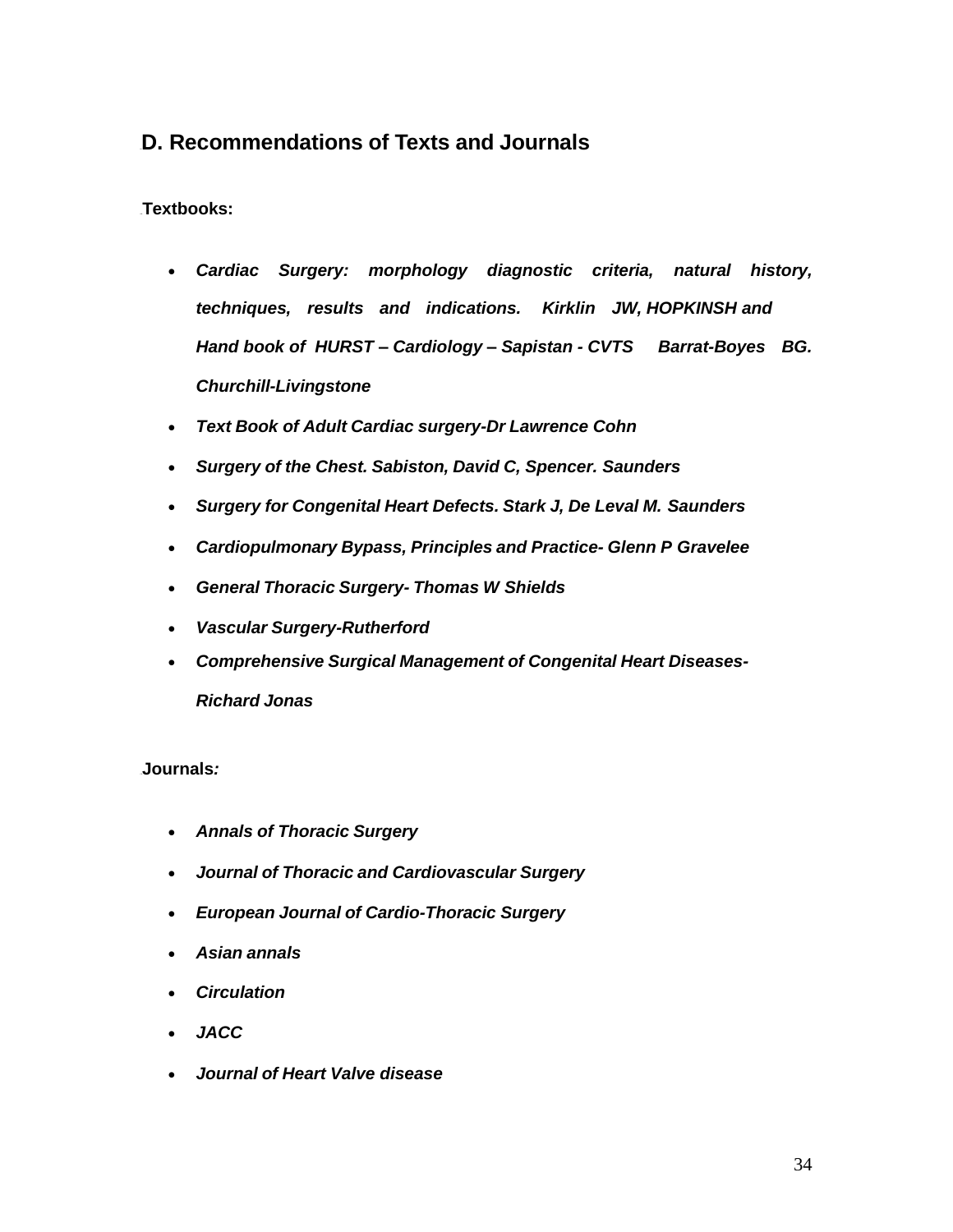### 4B**E. Describe the structure and role of academic program committee**

Head of the Division

Programme – in – charge

Programme Coordinators

### 5B**F. Curriculums Modules**

**Clinical training modules:** The training modules are developed so that the trainee will have a broad exposure to all spectrum of cardio thoracic and vascular surgery. Diseases of esophagus will not be covered in the training as well as in examination. All residents are expected to attend 1-day course every year to familiarize about Advanced trauma and life support class (ATLS)

#### 25B**First year**

<span id="page-34-0"></span>

|     | Adult cardiac Surgery-4 months         |
|-----|----------------------------------------|
|     | Pediatric cardiac surgery-4 months     |
|     | Thoracic and Vascular surgery-2 months |
|     |                                        |
|     | <b>Elective Rotation</b>               |
| i.  | Cardiology -1 month                    |
| ii. | Perfusion-2 weeks                      |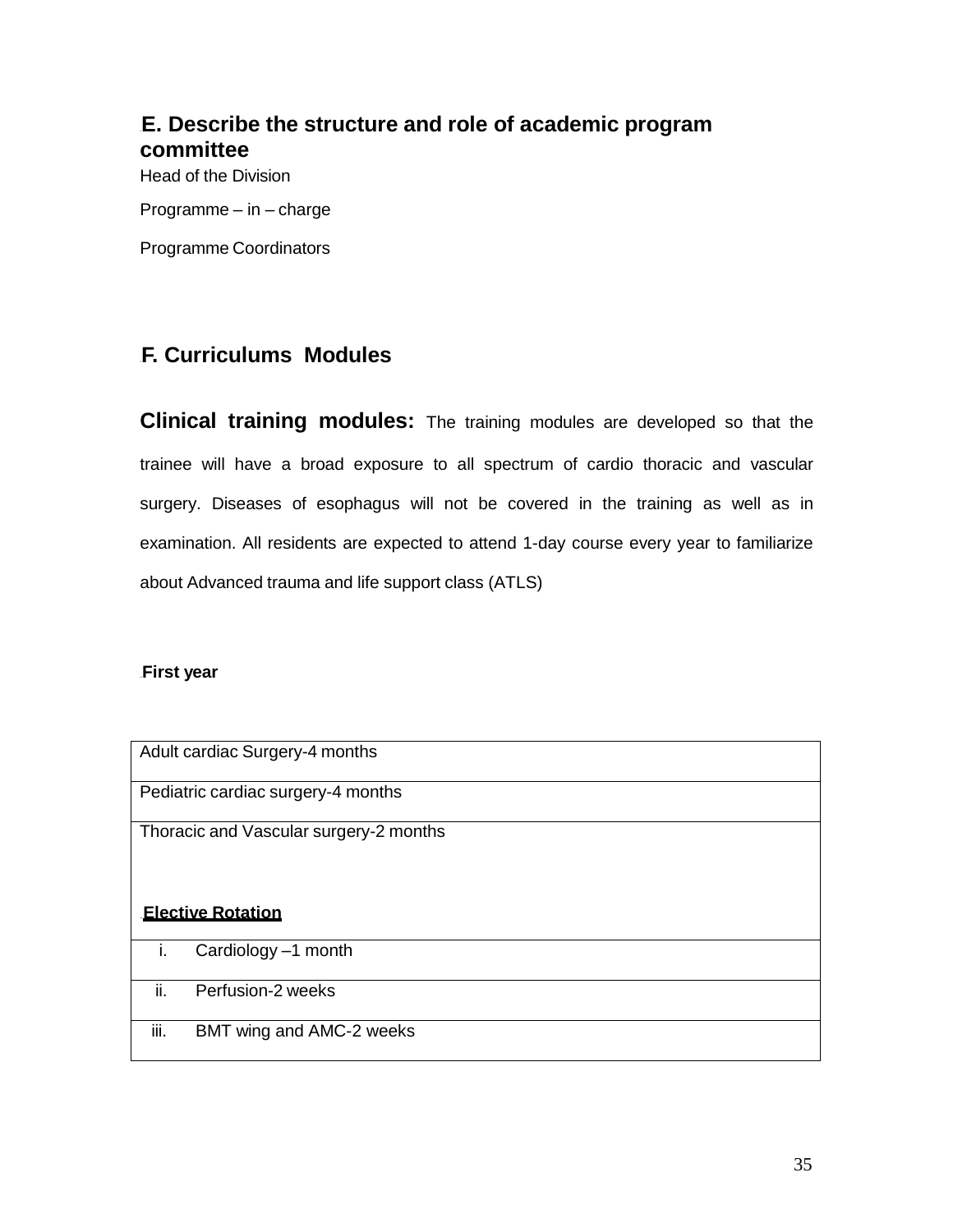During cardiology posting the trainee shall familiarize and learn the following

- 1. Interventional cardiology including catheter skills, measurement of cardiac output, Qp, Qs, coronary angiogram views, basics of PTMC
- 2. Trans thoracic echocardiogram-various echocardiography views, familiarize with echo of congenital heart diseases, valvular heart diseases and ischemic heart diseases

At the end of perfusion posting the trainee should be able to assemble CPB circuit and should have helped senior perfusionist in 10 open-heart cases

The syllabi for BMT wing and AMC course is given separately

#### **Second** year

| Adult cardiac surgery-6 months         |
|----------------------------------------|
| Pediatric cardiac surgery-4 months     |
|                                        |
|                                        |
| Thoracic and vascular surgery-2 months |
|                                        |
|                                        |

#### **Final Year**

| Adult cardiac surgery-6 months         |
|----------------------------------------|
| Pediatric cardiac surgery-4 months     |
| Thoracic and Vascular Surgery-2 months |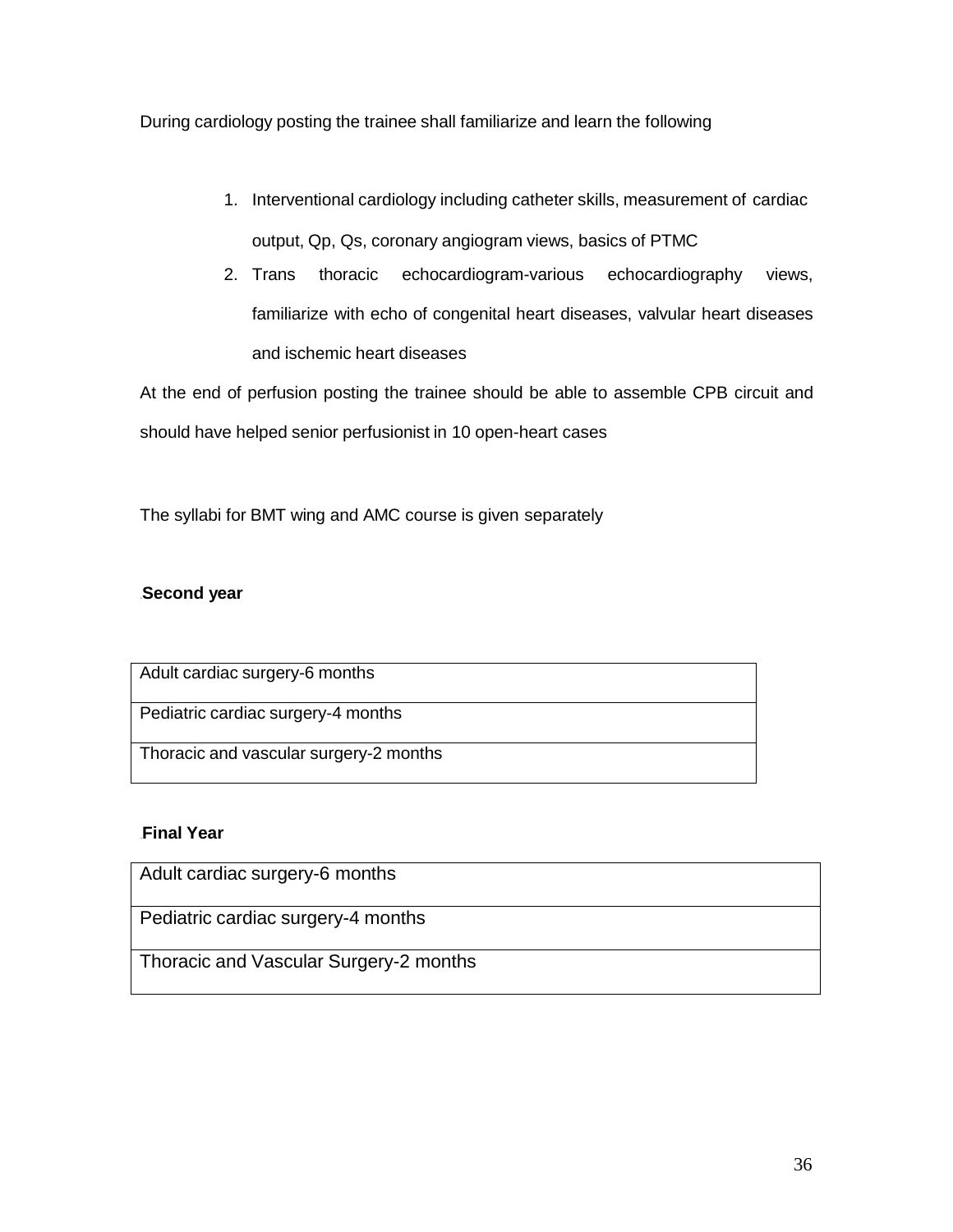### <sup>U</sup>**Mandatory credits**

| Publication                          |   |
|--------------------------------------|---|
| <b>BMT</b>                           | З |
| <b>Statistics</b>                    | 5 |
| Outstanding performance              | 5 |
| <b>Attending National Conference</b> |   |

Outstanding performing resident in Cardiothoracic and vascular surgery is defined a resident who performs the topmost in internal assessment

### <sup>U</sup>**CREDITS**

| Operating room             | 50 |
|----------------------------|----|
| <b>Clinical work</b>       | 30 |
| Case presentations         | 20 |
| Seminars                   | 25 |
| Journal club               | 10 |
| Teaching Skills            | 3  |
| Internal Examination (6x4) | 24 |
| Thesis                     | 15 |
|                            |    |

|--|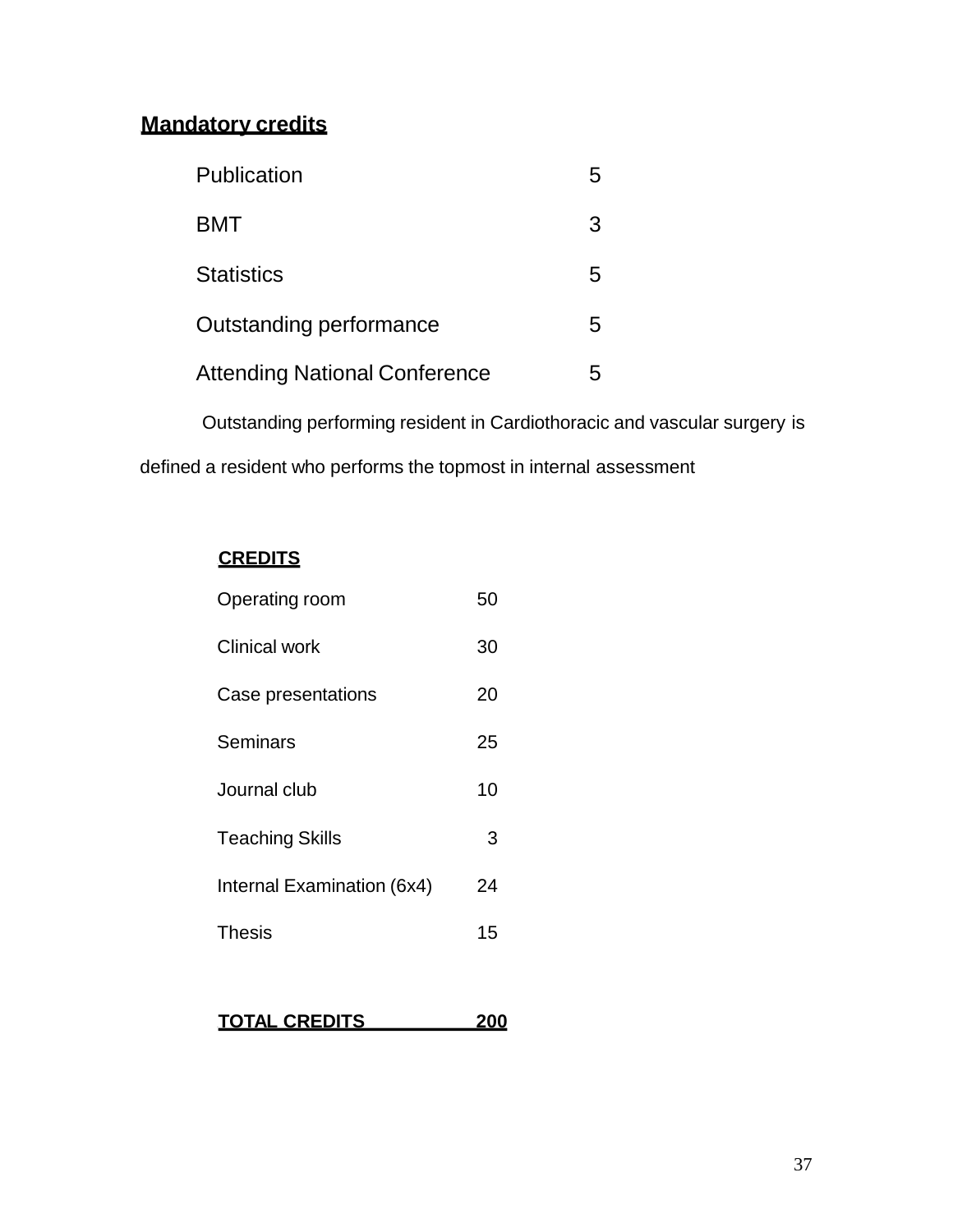### 6B **Annexure 1 – Evaluation forms 1**U**) EVALUATION FORM FOR PATIENT EVALUATION & MANAGEMENT / CLINICAL PRESENTATION 20 credits**

Name of the student:

Name of the Faculty / Observer:

<span id="page-37-0"></span>

| SI.            | <b>Items of</b><br>observation during                | Poor | <b>Below</b><br>averag | Avera<br>ge | Good | <b>Very</b><br>good |
|----------------|------------------------------------------------------|------|------------------------|-------------|------|---------------------|
| No.            | <b>Presentation</b>                                  | 1    | е<br>$\overline{2}$    | 3           | 4    | 5                   |
| $\overline{1}$ | Completeness of<br>history                           |      |                        |             |      |                     |
| $\overline{2}$ | Accuracy of clinical<br>signs                        |      |                        |             |      |                     |
| 3              | Clarity of<br>Presentation                           |      |                        |             |      |                     |
| $\overline{4}$ | Assessment of<br>problem and<br>investigational plan |      |                        |             |      |                     |
| 5              | Treatment plan                                       |      |                        |             |      |                     |
| 6              | Ability to defend<br>diagnosis and plan              |      |                        |             |      |                     |
| $\overline{7}$ | Knowledge of the<br>current and past<br>literature   |      |                        |             |      |                     |
|                | <b>Grand Total</b>                                   |      |                        |             |      |                     |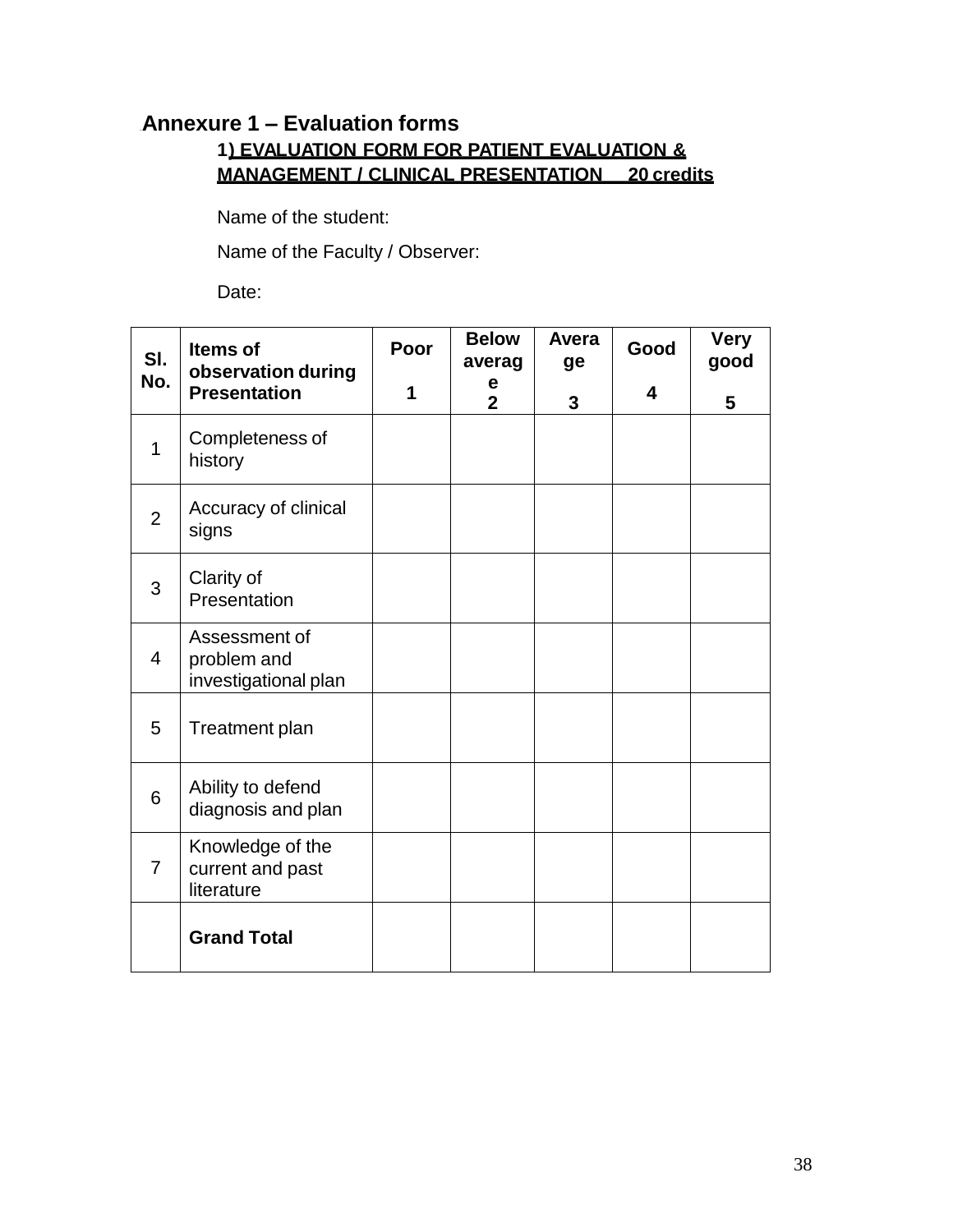### <sup>U</sup>**2. EVALUATION OF JOURNAL REVIEW PRESENTATIONS (10credits)**

Name of the Student:

Name of the Faculty / Observer:

| SI.            | <b>Items of observation</b>                                                                    | Poor              | <b>Below</b><br>average | Average | Good | <b>Very</b><br>good |
|----------------|------------------------------------------------------------------------------------------------|-------------------|-------------------------|---------|------|---------------------|
| No.            | during Presentation                                                                            | 1<br>$\mathbf{2}$ |                         | 3       | 4    | 5                   |
| 1              | <b>Extent of</b><br>understanding of<br>scope & objectives of<br>the paper of the<br>candidate |                   |                         |         |      |                     |
| $\overline{2}$ | To critically evaluate<br>methods, analysis<br>and interpretations of<br>study                 |                   |                         |         |      |                     |
| 3              | Whether cross<br>references have been<br>consulted                                             |                   |                         |         |      |                     |
| $\overline{4}$ | Whether other<br>relevant publications<br>consulted                                            |                   |                         |         |      |                     |
| 5              | Ability to respond to<br>questions on the<br>paper / subject                                   |                   |                         |         |      |                     |
| 6              | Ability to defend the<br>paper                                                                 |                   |                         |         |      |                     |
| $\overline{7}$ | Clarity of<br>Presentation                                                                     |                   |                         |         |      |                     |
| 8              | Audio - Visual aids<br>used                                                                    |                   |                         |         |      |                     |
| 9              | Ability to propose new<br>research ideas based<br>on study discussed                           |                   |                         |         |      |                     |
|                | <b>Total Score</b>                                                                             |                   |                         |         |      |                     |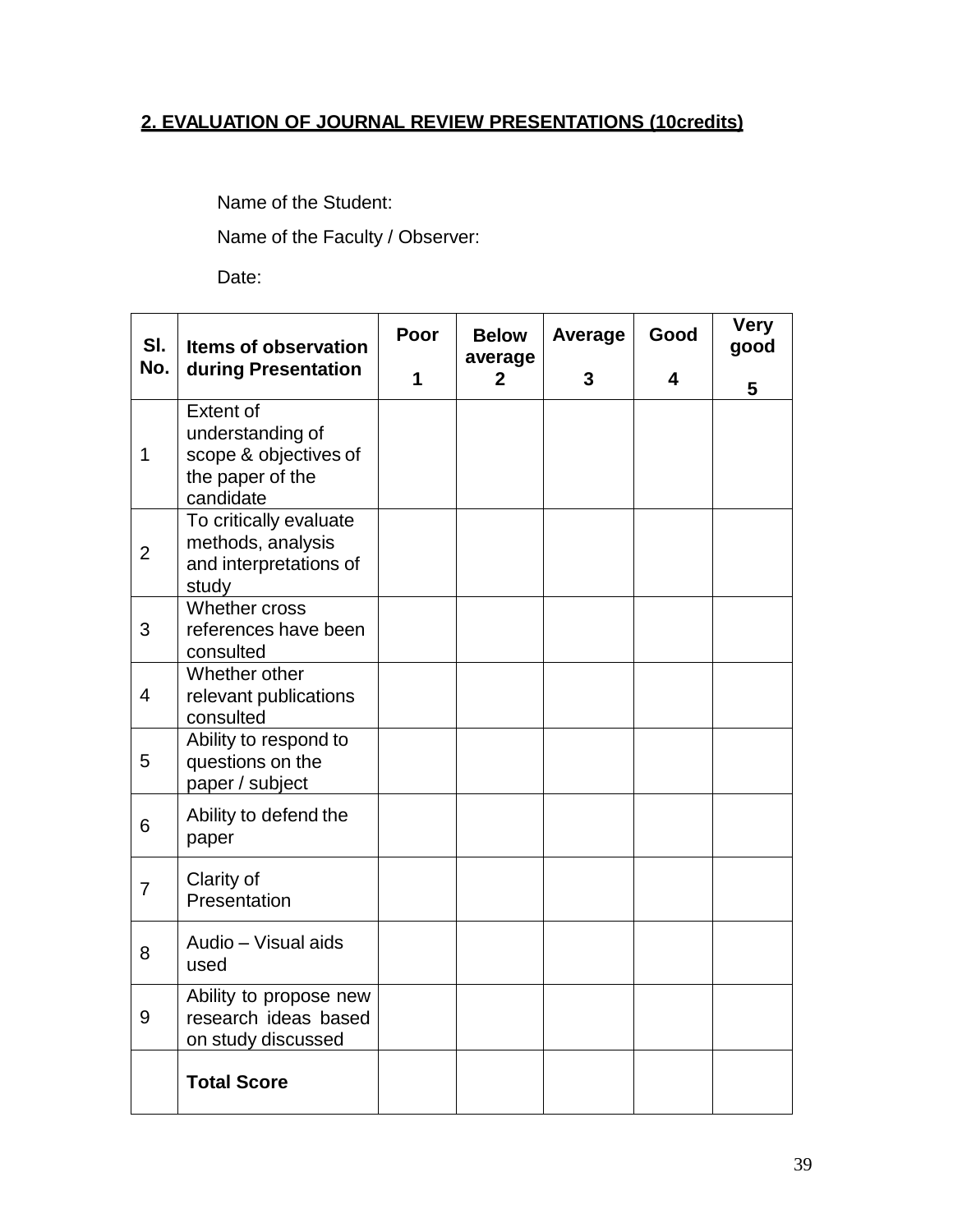### **3.** <sup>U</sup>**EVALUATION OF SEMINAR/SHORT TOPIC / PROBLEM ORIENTED CASE DISCUSSION / MORTALITY PRESENTATIONS (25 Credits)**

Name of the student:

Name of the Faculty / Observer:

| SI.            | Items of<br>observation during                    | Poor | <b>Below</b><br>averag | Avera<br>ge | Good | <b>Very</b><br>good |
|----------------|---------------------------------------------------|------|------------------------|-------------|------|---------------------|
| No.            | <b>Presentation</b>                               | 1    | e<br>$\overline{2}$    | 3           | 4    | 5                   |
| 1              | Whether all relevant<br>publications<br>consulted |      |                        |             |      |                     |
| $\overline{2}$ | Understanding of the<br>subject                   |      |                        |             |      |                     |
| 3              | Completeness of the<br>preparation                |      |                        |             |      |                     |
| $\overline{4}$ | Clarity of<br>presentation                        |      |                        |             |      |                     |
| 5              | <b>Current concepts</b><br>coverage               |      |                        |             |      |                     |
| 6              | Ability to answer the<br>questions                |      |                        |             |      |                     |
| $\overline{7}$ | Time scheduling                                   |      |                        |             |      |                     |
| 8              | Appropriate use of<br>Audio - Visual aids         |      |                        |             |      |                     |
| 9              | Overall performance                               |      |                        |             |      |                     |
| 10             | Any other<br>observation                          |      |                        |             |      |                     |
|                | <b>Total Score</b>                                |      |                        |             |      |                     |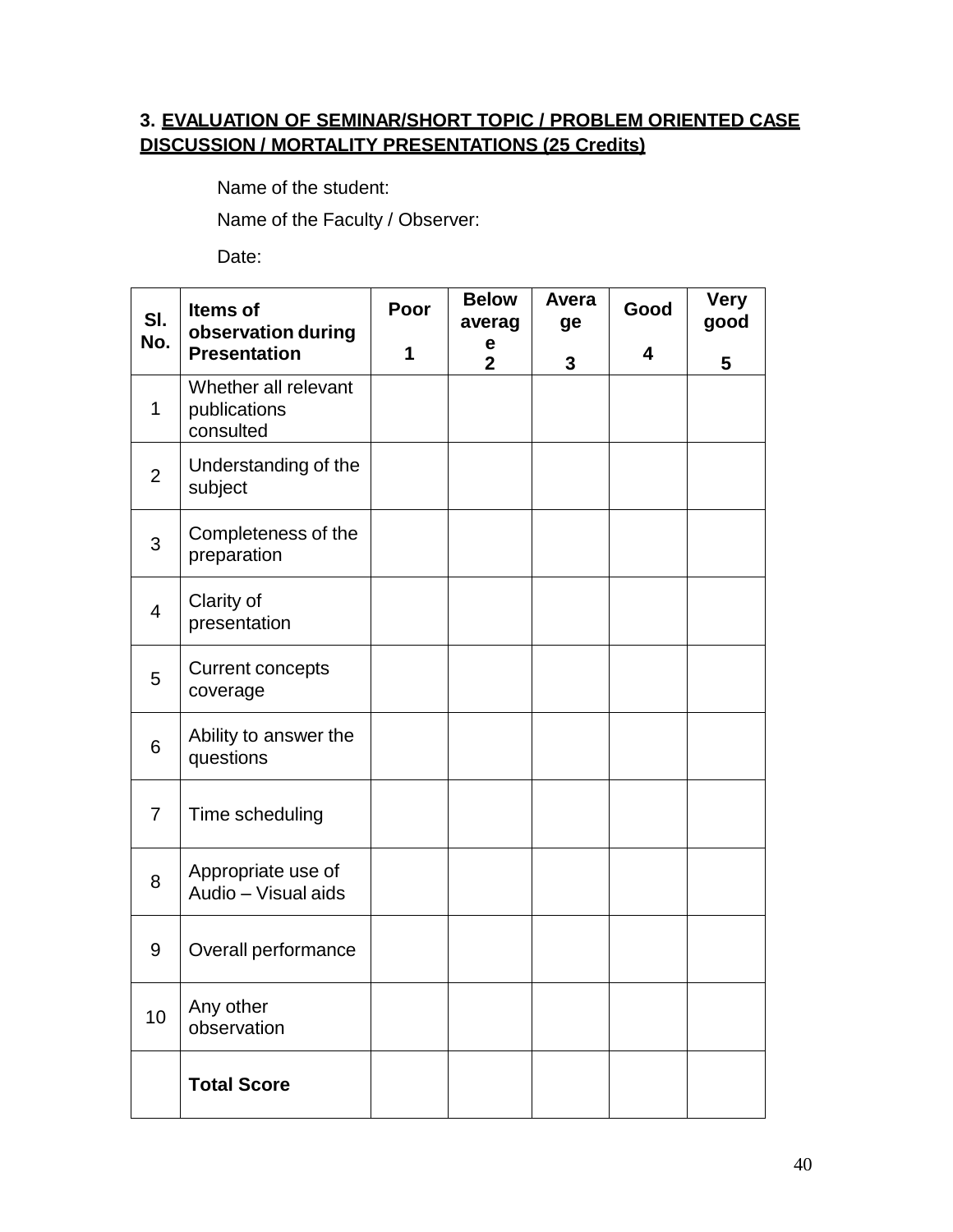### **4.** <sup>U</sup>**EVALUATION OF CLINICAL WORK IN WARD / OPD (credit 30 )**

Name of the student:

Name of the Faculty / Observer:

| SI.            | <b>Items of observation</b><br>during presentation                                                    | Poor | <b>Below</b><br>average | <b>Average</b> | Good | <b>Very</b><br>good |
|----------------|-------------------------------------------------------------------------------------------------------|------|-------------------------|----------------|------|---------------------|
| No.            |                                                                                                       | 1    | $\mathbf{2}$            | 3              | 4    | 5                   |
| $\mathbf{1}$   | Regularity of<br>attendance and<br>punctuality                                                        |      |                         |                |      |                     |
| $\overline{2}$ | Presentations of cases<br>during rounds                                                               |      |                         |                |      |                     |
| 3              | Maintenance of case<br>records                                                                        |      |                         |                |      |                     |
| 4              | Investigations work up                                                                                |      |                         |                |      |                     |
| 5              | Interaction with<br>colleagues and<br>supporting staff                                                |      |                         |                |      |                     |
| 6              | Teaching and training<br>junior colleagues                                                            |      |                         |                |      |                     |
| $\overline{7}$ | <b>Bedside Manners</b>                                                                                |      |                         |                |      |                     |
| 8              | Rapport with patients<br>and family                                                                   |      |                         |                |      |                     |
| 9              | <b>Counseling Patient's</b><br>relatives for blood<br>donation or<br>postmortem and case<br>follow up |      |                         |                |      |                     |
| 10             | Overall quality of<br>clinical work                                                                   |      |                         |                |      |                     |
|                | <b>Total Score</b>                                                                                    |      |                         |                |      |                     |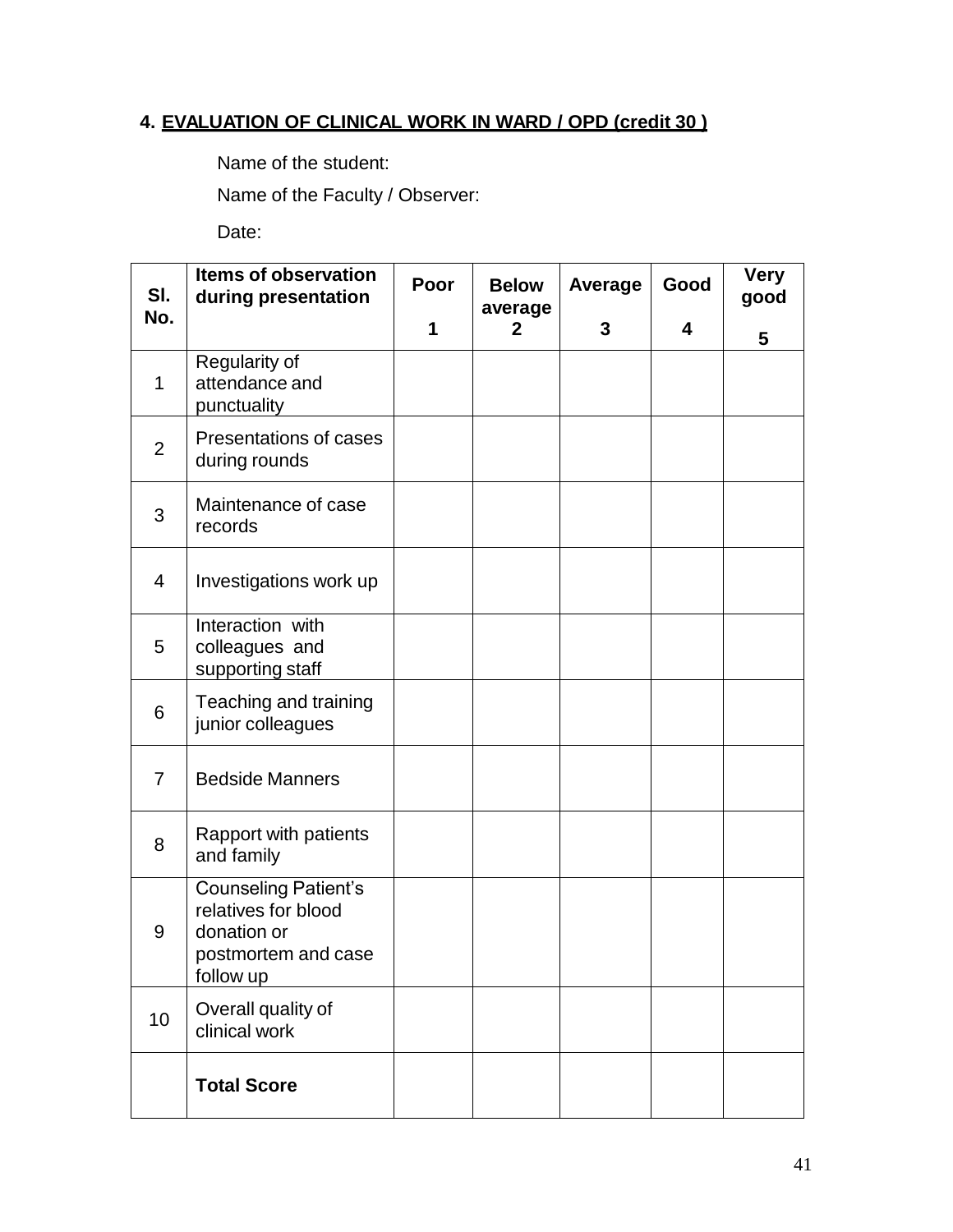### <sup>U</sup>**5.Evaluation of Clinical / Practical work for Credits system**

| SI.            | <b>Items of observation</b>          | <b>Absent</b> | <b>Below</b>            | Average      | Good | <b>Excellent</b> |
|----------------|--------------------------------------|---------------|-------------------------|--------------|------|------------------|
| No             | during presentation                  | 1             | average<br>$\mathbf{2}$ | $\mathbf{3}$ | 4    | 5                |
| $\mathcal I$   | Patient work up                      |               |                         |              |      |                  |
| $\overline{2}$ | Pre-op<br>discussion/Planning        |               |                         |              |      |                  |
| 3              | Procedural data                      |               |                         |              |      |                  |
| 4              | Preparation of devices/<br>gadgets   |               |                         |              |      |                  |
| 5              | Surgical skills                      |               |                         |              |      |                  |
| 6              | <b>Tissue respect</b>                |               |                         |              |      |                  |
| $\overline{7}$ | Technique for<br>asepsis/Haemostasis |               |                         |              |      |                  |
| 8              | Attention to closure                 |               |                         |              |      |                  |
| 9              | Alertness in OR                      |               |                         |              |      |                  |
| 10             | Post op surveillance                 |               |                         |              |      |                  |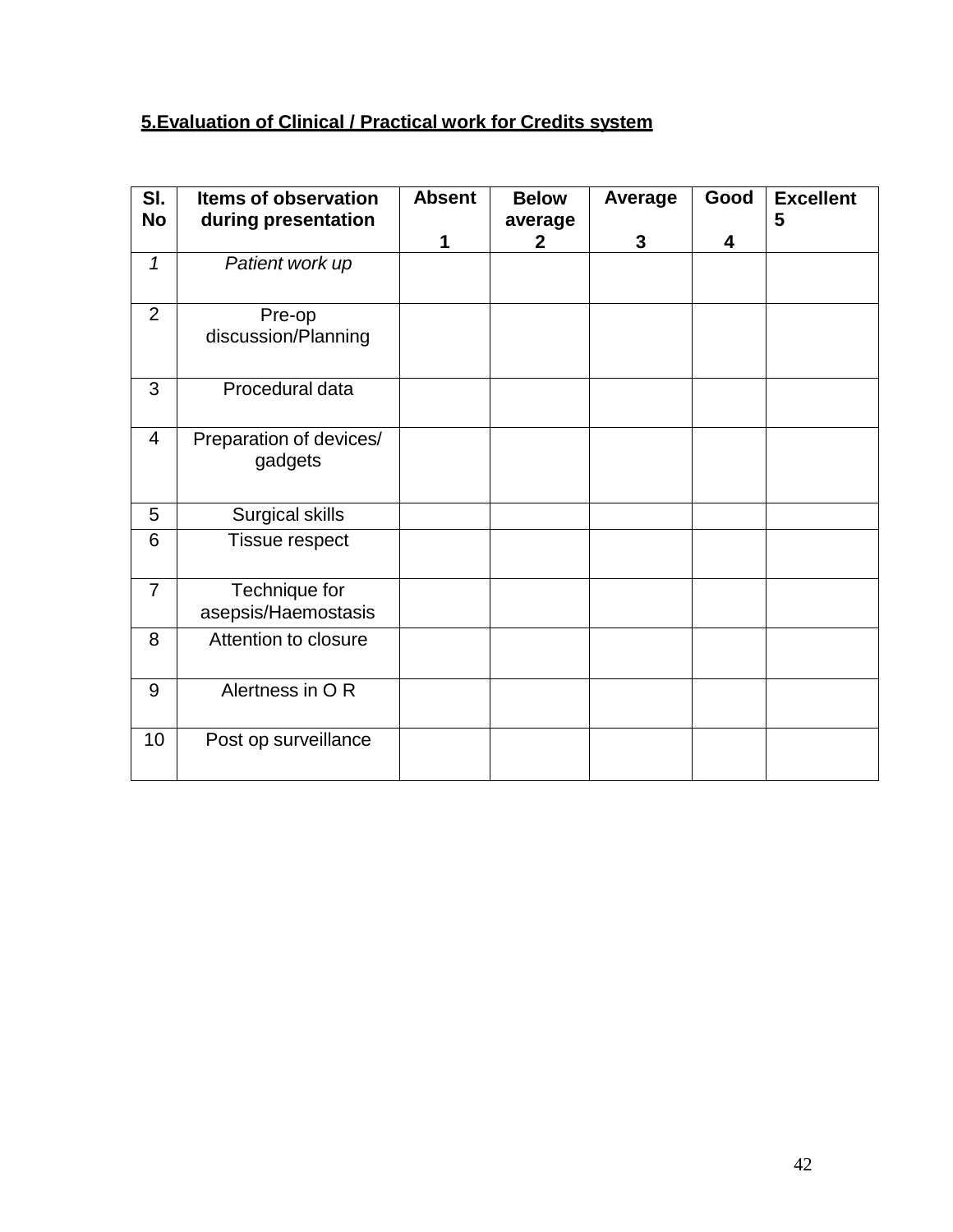### 7B **Annexure 2 –Log Book**

Table 1: Academic activities attended

**Name: Year:**

**Admission**

**College:**

<span id="page-42-0"></span>

| <b>Date</b> | <b>Type of activity</b><br>Specify Seminar, Journal club,<br>Presentation, UG teaching | <b>Particulars</b> |
|-------------|----------------------------------------------------------------------------------------|--------------------|
|             |                                                                                        |                    |
|             |                                                                                        |                    |
|             |                                                                                        |                    |
|             |                                                                                        |                    |
|             |                                                                                        |                    |
|             |                                                                                        |                    |
|             |                                                                                        |                    |
|             |                                                                                        |                    |
|             |                                                                                        |                    |
|             |                                                                                        |                    |
|             |                                                                                        |                    |
|             |                                                                                        |                    |
|             |                                                                                        |                    |
|             |                                                                                        |                    |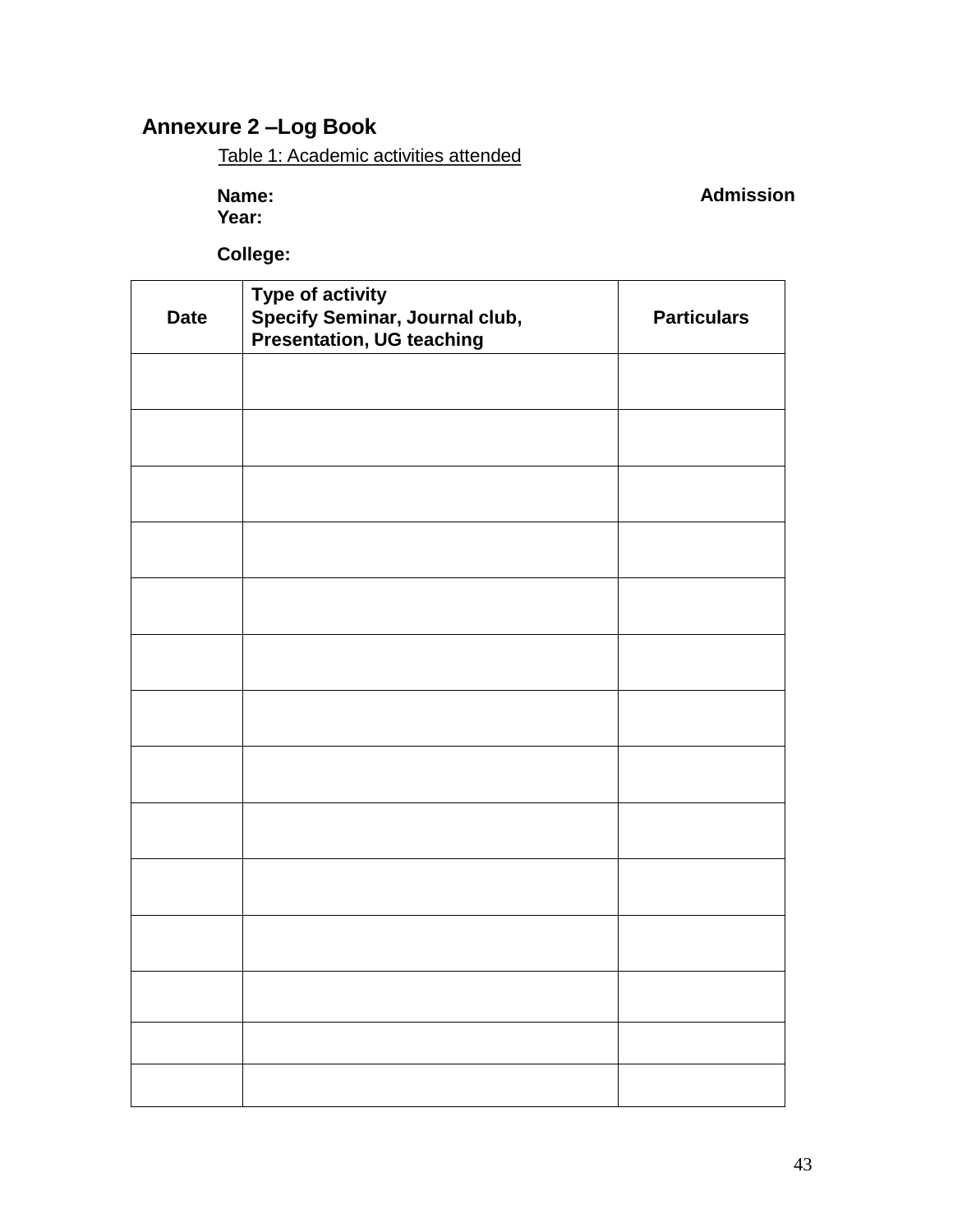### **LOG BOOK**

### Table 2: Academic presentations made by the students

**Name: Admission Year:**

**College:**

| <b>Date</b> | <b>Topic</b> | Type of activity<br>Specify Seminar,<br>Journal club,<br><b>Presentation, UG</b><br>teaching |
|-------------|--------------|----------------------------------------------------------------------------------------------|
|             |              |                                                                                              |
|             |              |                                                                                              |
|             |              |                                                                                              |
|             |              |                                                                                              |
|             |              |                                                                                              |
|             |              |                                                                                              |
|             |              |                                                                                              |
|             |              |                                                                                              |
|             |              |                                                                                              |
|             |              |                                                                                              |
|             |              |                                                                                              |
|             |              |                                                                                              |
|             |              |                                                                                              |
|             |              |                                                                                              |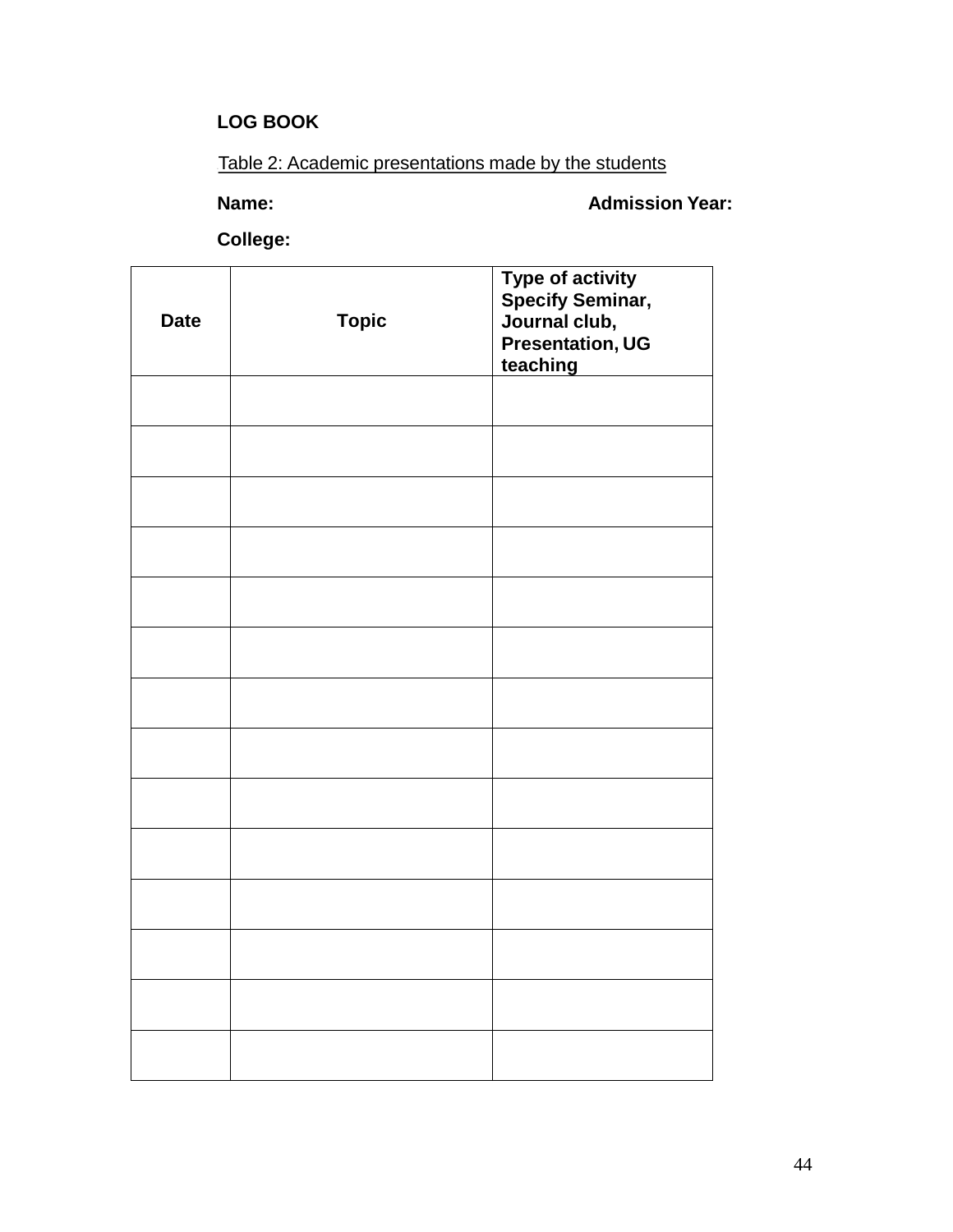#### **LOG BOOK**

Table 3: Diagnostic and Operative procedures performed

**Name: Admission Year:**

**College:**

| <b>Date</b> | <b>Name</b> | I D No. | <b>Procedure</b> | Category<br>O, A, PA,<br>Pl* |
|-------------|-------------|---------|------------------|------------------------------|
|             |             |         |                  |                              |
|             |             |         |                  |                              |
|             |             |         |                  |                              |
|             |             |         |                  |                              |
|             |             |         |                  |                              |
|             |             |         |                  |                              |
|             |             |         |                  |                              |
|             |             |         |                  |                              |
|             |             |         |                  |                              |
|             |             |         |                  |                              |

**Key:**

O -Washed up and observed

A -Assisted a more senior surgeon

PA - Performed procedure under the direct supervision of a senior surgeon

PI -Performed independently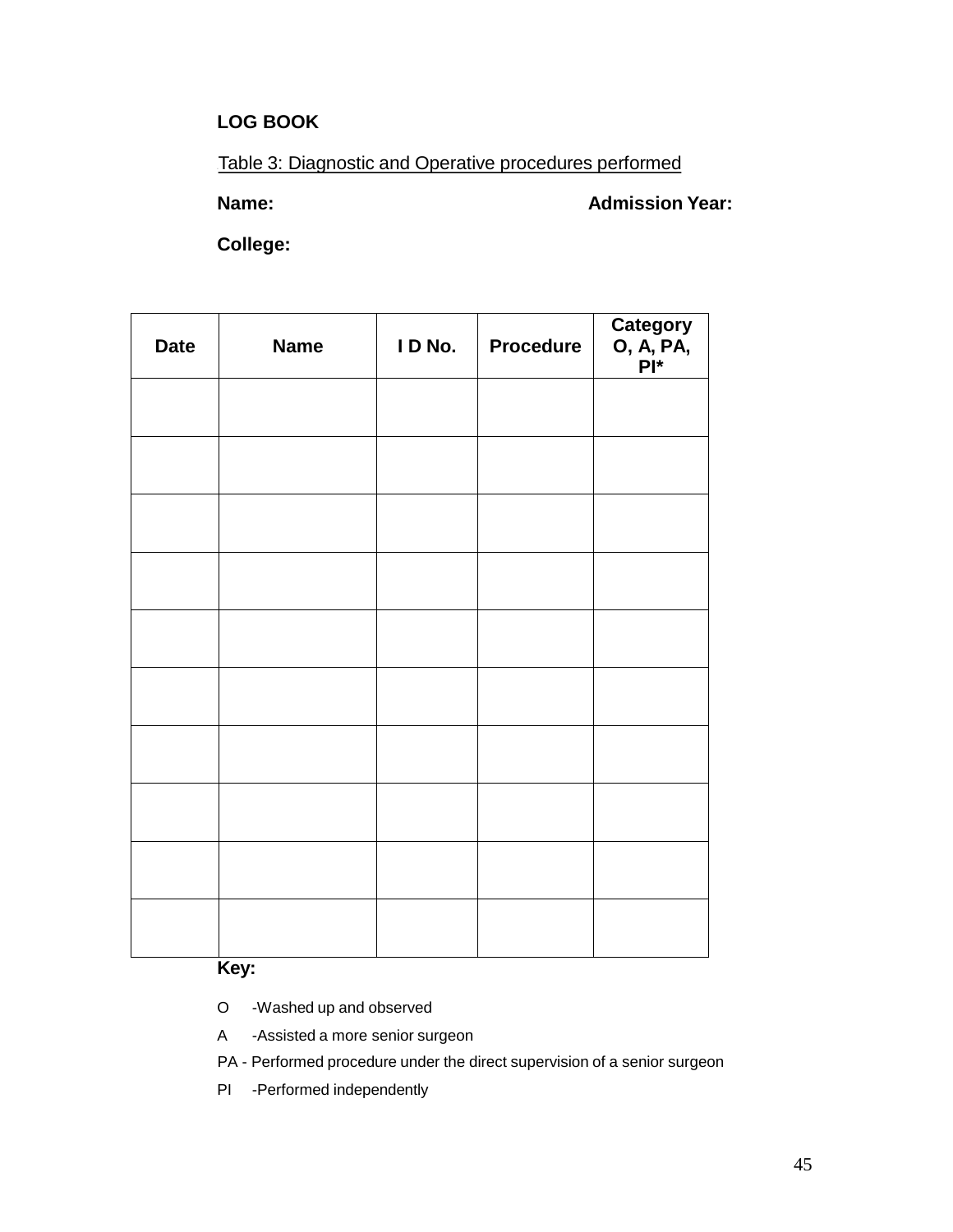### **Project work/Dissertation/ Thesis:**

- 1. Dept. of CVTS require 1 projects to be completed during the 3 year MCh program which includes Retrospective/Prospective studies OR Studies or experiments in biomedical wing.
- 2. Final presentation of the project at end of 30 months
- 3. Thesis writing and submission of the project at end of 30 months for External Examiners' evaluation and its acceptance and will have a credit of 15 points.

### **MODEL OVERALL ASSESSMENT SHEET**

**Name of the college:** 

**Academic Year:**

| SI.<br>No.     | <b>Particulars</b>                        |       | Name of<br>the<br>student<br>and<br><b>Mean</b><br>score |                |                |       |       |       |    |    |                    |
|----------------|-------------------------------------------|-------|----------------------------------------------------------|----------------|----------------|-------|-------|-------|----|----|--------------------|
|                |                                           | $A^*$ | $B^*$                                                    | $\mathbf{C}^*$ | D <sup>*</sup> | $E^*$ | $F^*$ | $G^*$ | H* | l* | $\mathsf{J}^\star$ |
| 1              | Journal<br><b>Review</b><br>presentations |       |                                                          |                |                |       |       |       |    |    |                    |
| $\overline{2}$ | <b>Seminars</b>                           |       |                                                          |                |                |       |       |       |    |    |                    |
| 3              | <b>Clinical work</b><br>in wards          |       |                                                          |                |                |       |       |       |    |    |                    |
| $\overline{4}$ | Clinical<br>Presentation                  |       |                                                          |                |                |       |       |       |    |    |                    |
| 5              | Teaching<br>skill practice                |       |                                                          |                |                |       |       |       |    |    |                    |
|                | <b>Total Score</b>                        |       |                                                          |                |                |       |       |       |    |    |                    |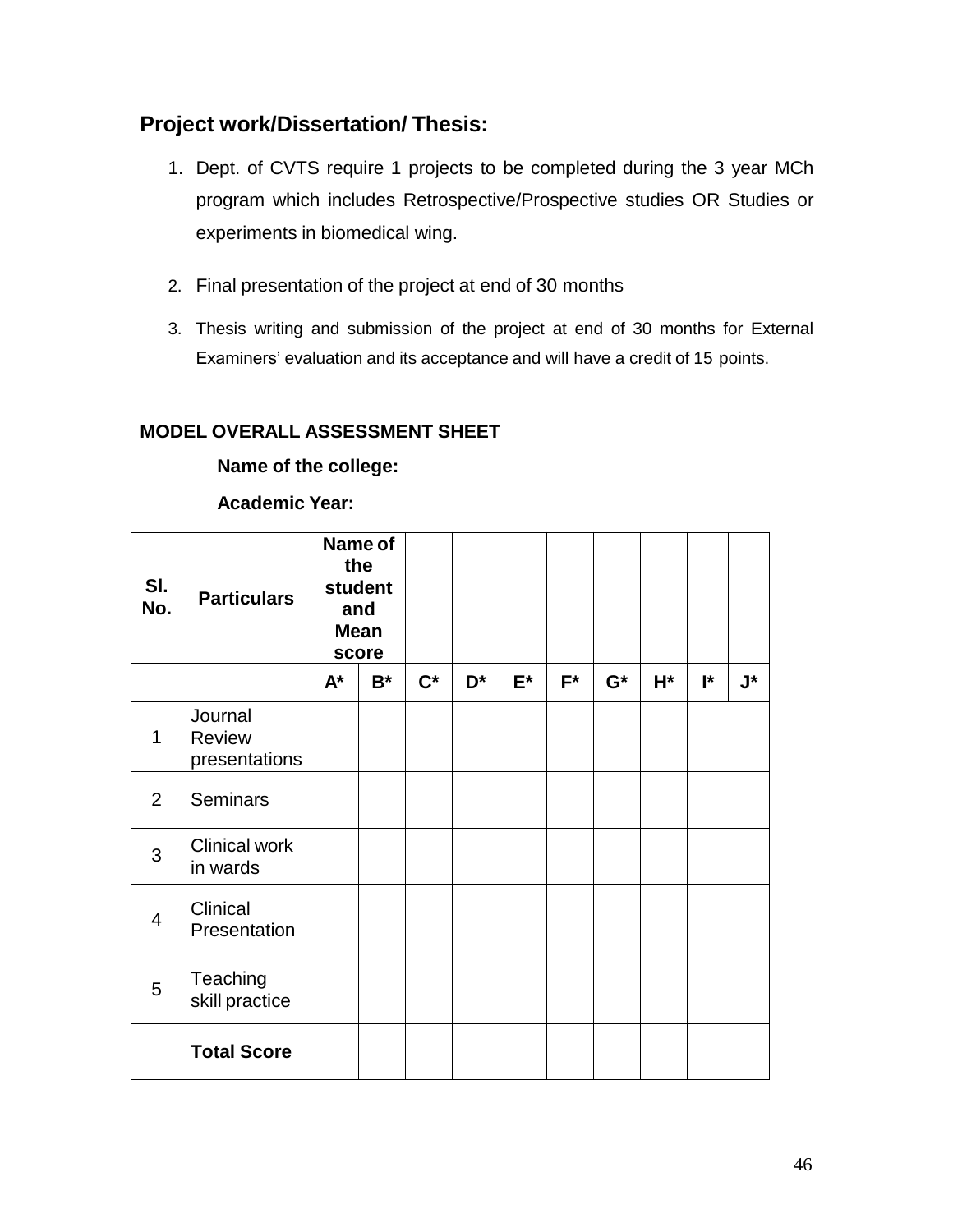Note: Use separate sheet for each year.

The above overall assessment sheet used along with the log book should form the basis for certifying satisfactory completion of course of study, in addition to the attendance requirement.

**I. List monthly academic programs that will be conducted by department for curriculum implementation.**

| Journal club              |  |
|---------------------------|--|
| <b>Seminar</b>            |  |
| <b>Case presentations</b> |  |
| <b>Surgical audit</b>     |  |
|                           |  |

### **Interdepartmental meetings**:

Cardiology-CVTS Cath meet once a week

Combined Anesthesia and CVTS- once a Month